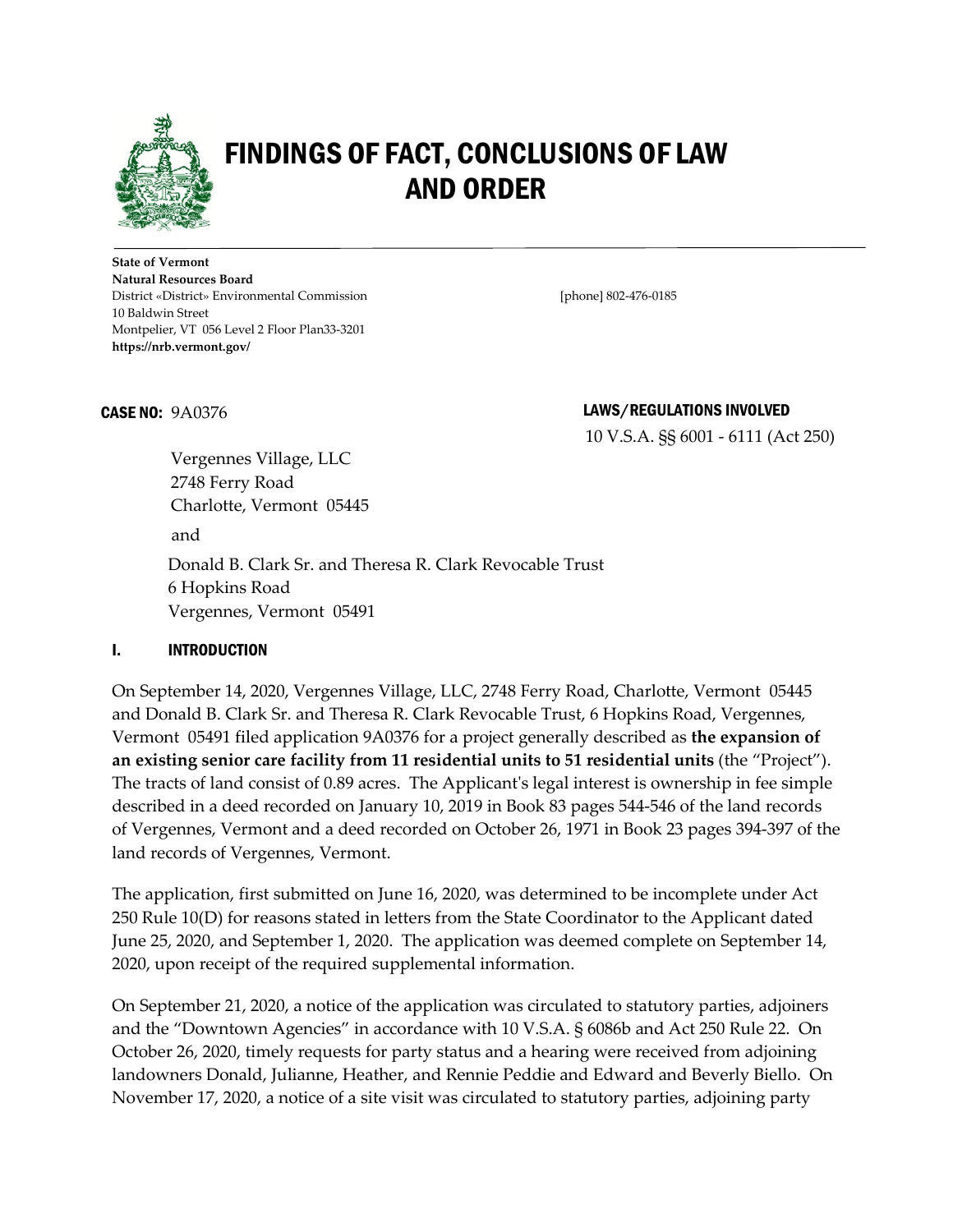status petitioners, and the "Downtown Agencies" in accordance with 10 V.S.A. § 6086b and Act 250 Rule 22. The Commission conducted a site visit on y December 2, 2020. On December 18, 2020, Edward and Beverly Biello formally withdrew their hearing request. On January 8, 2021, Donald, Julianne, Heather, and Rennie Peddie formally withdrew their hearing request. The Commission completed its deliberations on January 27, 2021.

As set forth below, the Commission finds that the Project complies with 10 V.S.A. § 6086(b) (Act 250).

# II. JURISDICTION

Jurisdiction attaches because the Project constitutes a development pursuant to 10 V.S.A 6001(3)(A)(iv). As the Project is located entirely within the City of Vergennes' designated downtown development district, it qualifies for review under 10 V.S.A. § 6086b, Downtown Development; Findings in lieu of obtaining an Act 250 Land Use Permit.

# III. PARTY STATUS AND FRIENDS OF THE COMMISSION

# A. Parties by Right

Parties by right to this application pursuant to 10 V.S.A § 6085(c)(1.)(A)-(D) are:

- 1. The Applicant by Michael C. Koch and David S. Marshall, P.E. Civil Engineering Associates, Inc.
- 2. Landowners Vergennes Village, LLC and Donald B. Clark, Sr. and Theresa R. Clark Revocable Trust.
- 3. The municipality of Vergennes.
- 4. The Vergennes Planning Commission.
- 5. The Addison County Regional Planning Commission.
- 6. The State of Vermont Agency of Natural Resources (ANR) through an Entry of Appearance by Senior Planner Jennifer Mojo dated October 22, 2020.
- 7. Vermont Department for Historic Preservation (VDHP) through an Entry of Appearance by Historic Resources Specialists Elizabeth Peebles and Yvonne Benney Basque dated October 23, 2020.
- 8. The Vermont Agency of Transportation (VTrans), through an Entry of Appearance by Christopher Clow, Transportation Engineer dated September 30, 2020.
- B. Interested Parties

The following persons timely petitioned for party status pursuant to 10 V.S.A  $\S$  6085(c)(1)(E):

Edward and Beverly Biello under Criteria 8 (Aesthetics) and 5(A) (Traffic).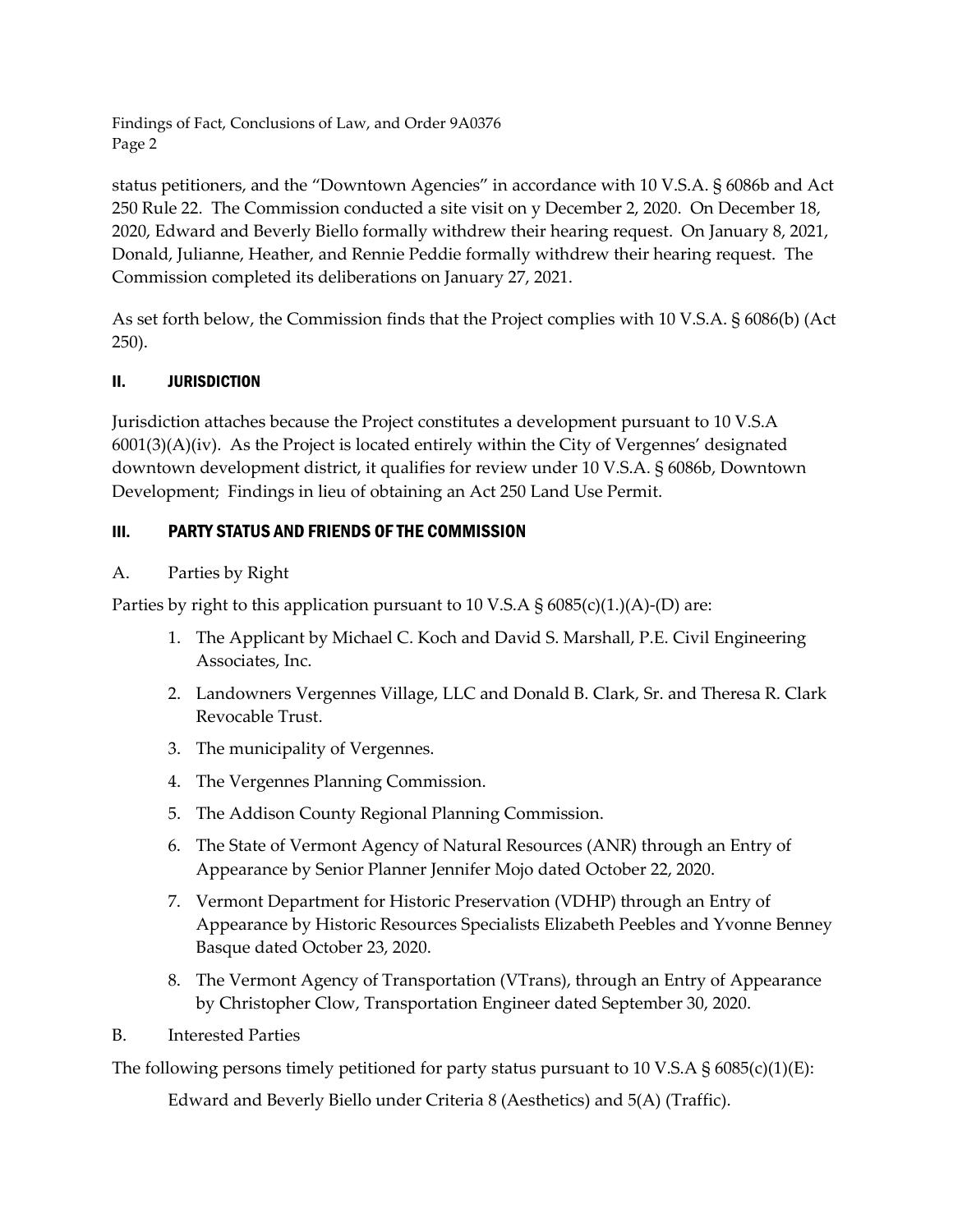Donald, Julianne, Heather, and Rennie Peddie under Criterion 8 (Aesthetics).

However, on December 18, 2020, Edward and Beverly Biello formally withdrew their hearing request, and on January 8, 2021, Donald, Julianne, Heather, and Rennie Peddie formally withdrew their hearing request. Therefore, no hearing was held on the matter, and the issue of party status for the Biellos and the Peddies likewise was not taken up by the Commission.

# IV. OFFICIAL NOTICE

Under 3 V.S.A. § 810(4) of the Administrative Procedure Act ("APA"), notice may be taken of judicially cognizable facts in contested cases. See 10 V.S.A § 6007(c) and 3 V.S.A. § 801(b)(2). Under  $\S 810(1)$  of the APA, "[t]he rules of evidence as applied in civil cases . . . shall be followed" in contested cases. Under the Vermont Rules of Evidence, "(a) judicially noticed fact must be one not subject to reasonable dispute in that it is . . . (2) capable of accurate and ready determination by resort to sources whose accuracy cannot reasonably be questioned." V.R.E. 201(b); See *In re: Handy*, 144 Vt.601, 613 (1984).

The Commission may take official notice of a judicially cognizable fact whether requested or not, and may do so at any stage of the proceeding. See V.R.E. 201(c) and (f). Under 3 V.S.A. §  $809(g)$ , the Commission may make findings of fact based on matters officially noticed. A party is entitled, upon timely request, to an opportunity to be heard as to the propriety of taking official notice and the tenor of the matter noticed. See V.R.E. 201(e). The Commission takes official notice of the Vergennes Municipal Development Plan 2020 – 2028, Adopted by the Vergennes City Council on March 10, 2020, and Approved by Addison County Regional Planning Commission on September 9, 2020.

Accordingly, official notice is hereby taken of the aforementioned Municipal Plan subject to the filing of an objection on or before thirty days from the date of this decision pursuant to Act 250 Rule 6.

# V. FINDINGS OF FACT AND CONCLUSIONS OF LAW

The findings of fact are based on the application, Exhibits 001– 079, and other evidence in the record. Findings made in this decision are not limited to the specific criterion in which they appear, and may apply to other sections of the decision.

# **Criterion 1 - Air Pollution:**

The following exhibits shall serve as Findings of Fact under this criterion:

- 1. 001 Application
- 2. 036 Blasting Protocol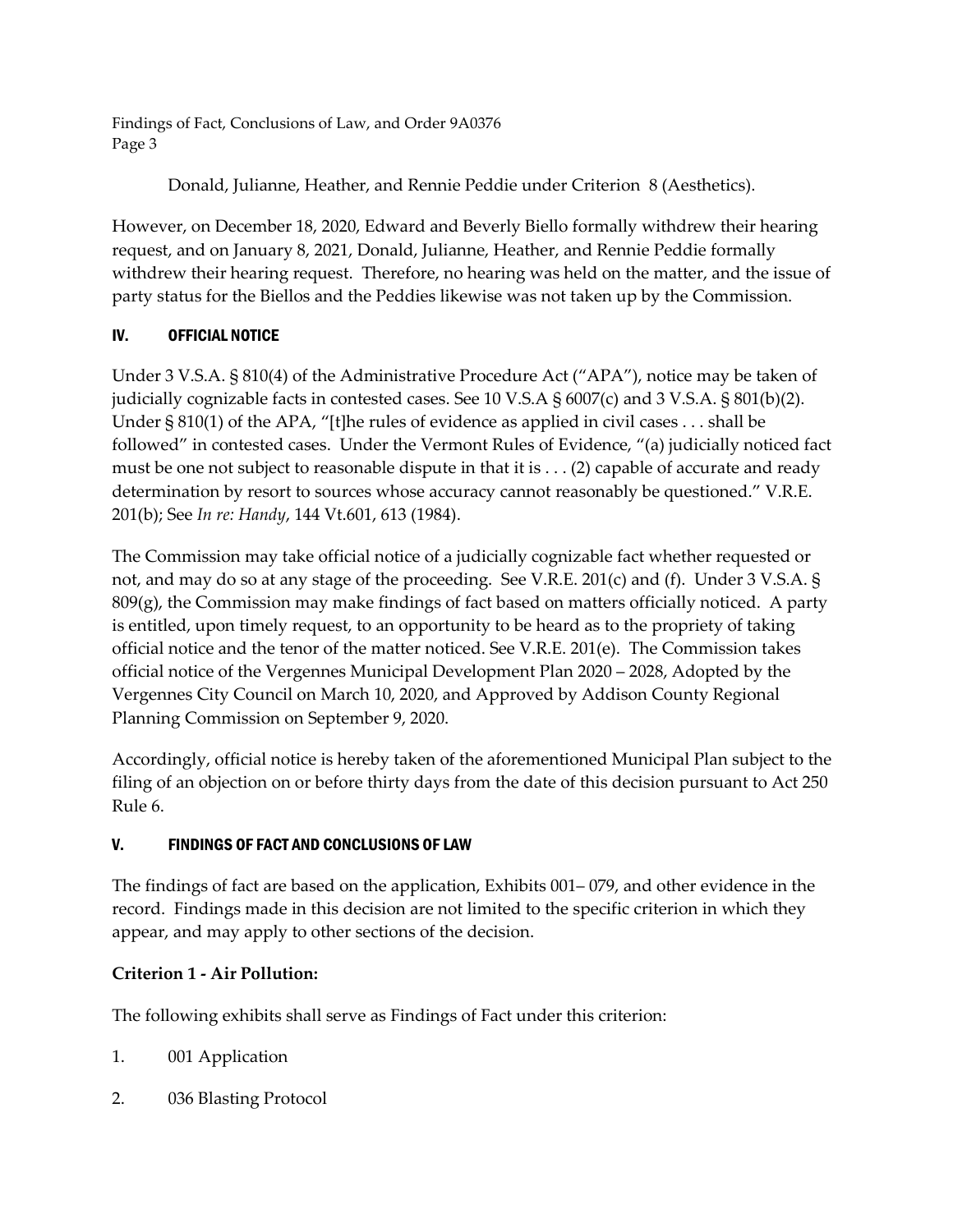- 3. 057 Cover Letter 10/20/20
- 4. 059 ANR Comments

Conclusions of Law

The Commission has concerns about the potential noise impacts of exterior and interior construction work on residents of the facility and adjoining property owners. The Commission will include special conditions on construction hours in its Order (Section VII). As conditioned, the Commission concludes that this Project will not result in undue air pollution.

#### **Criterion 1 - Water Pollution**

The following exhibits shall serve as Findings of Fact under this criterion:

- 5. 001 Application
- 6. 059 ANR Comments

Conclusions of Law

The Commission concludes that the Project will not result in undue water pollution.

# **Criterion 1(A) - Headwaters:**

The following exhibits shall serve as Findings of Fact under this criterion:

- 7. 001 Application
- 8. 059 ANR Comments

Conclusions of Law

The Commission concludes that this Project is not located in a headwaters area as defined by this section because it is not situated in a drainage area of 20 square miles or less, is not above the elevation of 1,500 feet, is not in the watershed of a public water supply, and is not in an aquifer recharge area.

The Project complies with Criterion 1(A) (Headwaters).

#### **Criterion 1(B) - Waste Disposal:**

The following exhibits shall serve as Findings of Fact under this criterion: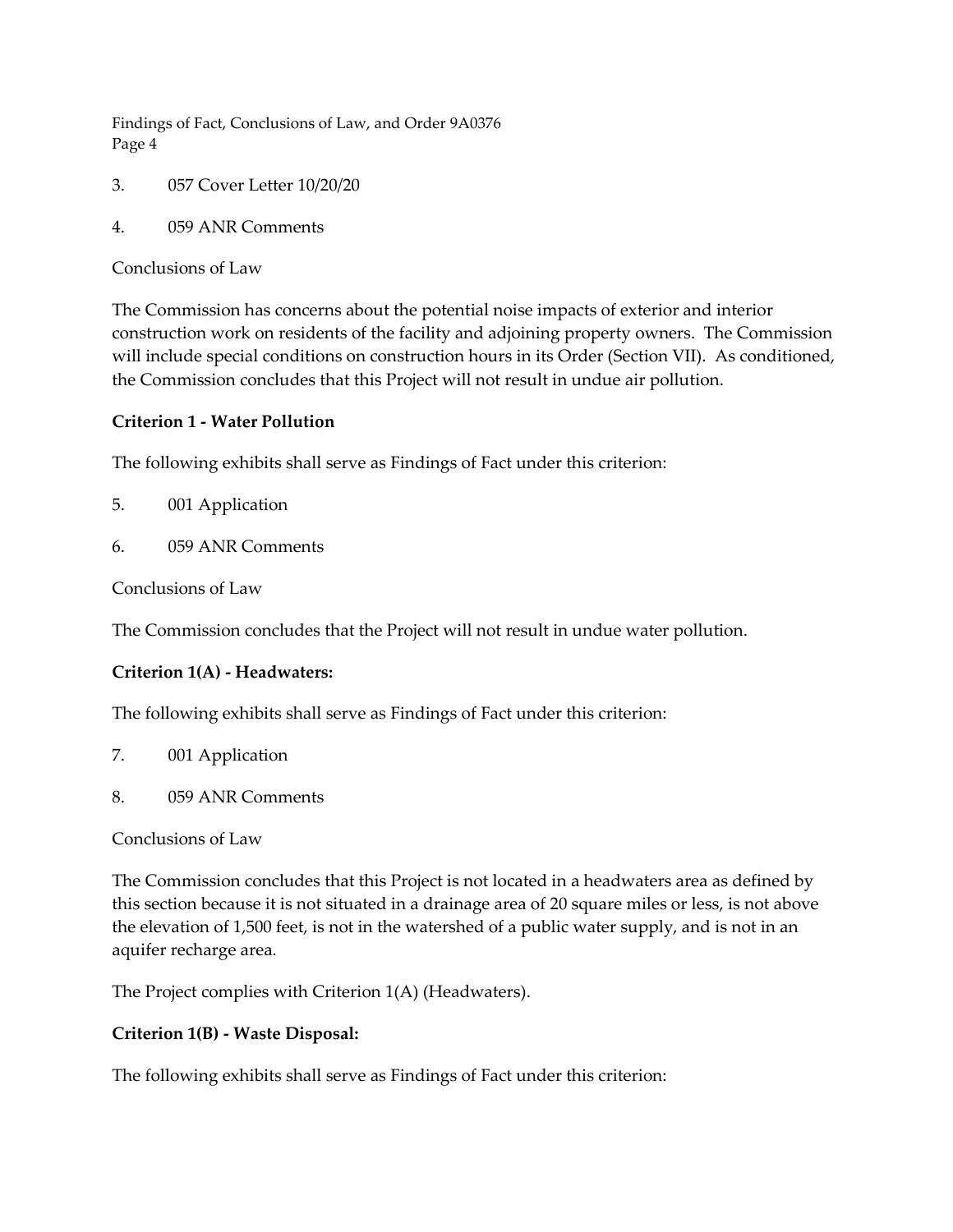- 9. 001 Application
- 10. 004B Demolition Plan 12/15/20
- 11. 005C Proposed Conditions Site Plan 12/15/20
- 12. 006C Proposed Grading Plan 12/15/20
- 13. 007C Utility Plan 12/15/20
- 14. 010B EPSC Plan 12/15/20, 011 EPSC Specifications and Details
- 15. 014A C4.1 Details 12/15/20, 015 C4.2 Details, 016 C4.3 Details
- 16. 017 C5.0 Specifications, 018 C5.1 Specifications, 019 C5.2 Specifications, 020 C5.3 Specifications, 021 C5.4 Specifications, and 022 C5.5 Specifications
- 17. 039 Water and Sewer Design Flows
- 18. 040 Sewer Allocation
- 19. 043 Stormwater CGP 3-9020
- 20. 044 WW-9-2788
- 21. 045 Waste Reduction Plan
- 22. 050 Cover Letter 8/26/20
- 23. 051 Cover Letter 9/10/20
- 24. 052 Basement Level Floor Plan
- 25. 053 Ground Level Floor Plan
- 26. 054A Level 1 Floor Plan 9/11/20
- 27. 056 Level 2 Floor Plan
- 28. 057 Cover Letter 10/20/20
- 29. 059 ANR Comments
- 30. 070 Response Letter to VDHP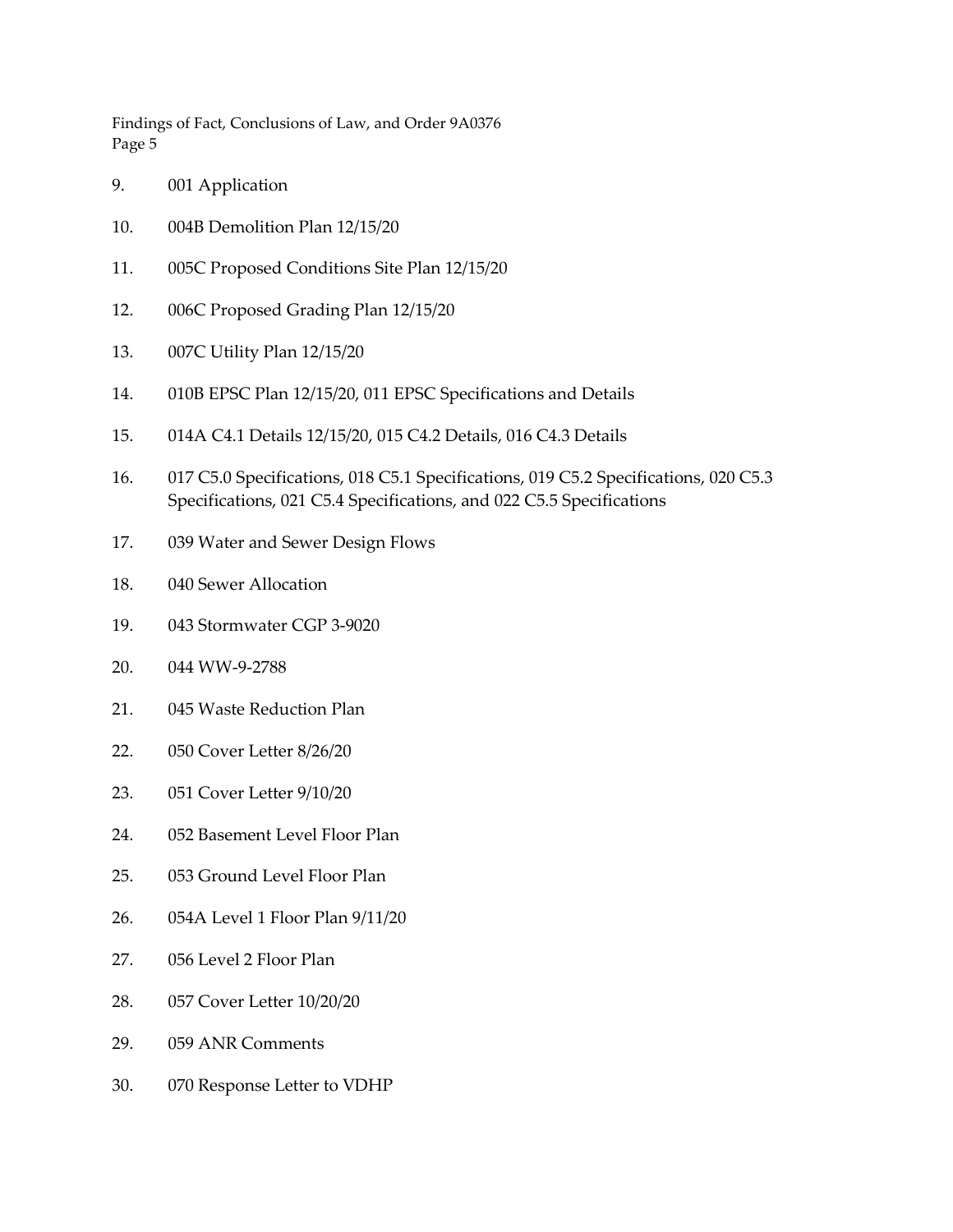# Conclusions of Law

The ANR permits create a presumption pursuant to Act 250 Rule 19 that the disposal of wastes through the installation of wastewater and waste collection, treatment and disposal systems authorized by the permits will not result in undue water pollution. Technical determinations made by ANR in issuing the permits are entitled to substantial deference. 10 V.S.A § 6086(d).

The Project will meet all applicable Department of Environmental Conservation (DEC) regulations on waste disposal, and will not involve the injection of waste materials or any harmful or toxic substances into groundwater or wells. In addition, the Project will not cause undue water pollution.

The Commission will include special conditions on floor drains in its Order (Section VII). As conditioned, the Commission concludes that the Project complies with Criterion 1(B) (Waste Disposal).

# **Criterion 1(C) - Water Conservation:**

The following exhibits shall serve as Findings of Fact under this criterion:

- 31. 001 Application
- 32. 059 ANR Comments

Conclusions of Law

The Project design has considered water conservation, uses the best available technology for water conservation, and provides for continued efficient operation of these systems.

The Project complies with Criterion 1(C).

# **Criterion 1(D) - Floodways:**

The following exhibits shall serve as Findings of Fact under this criterion:

- 33. 001 Application
- 34. 034 Location Map
- 35. 059 ANR Comments

Conclusions of Law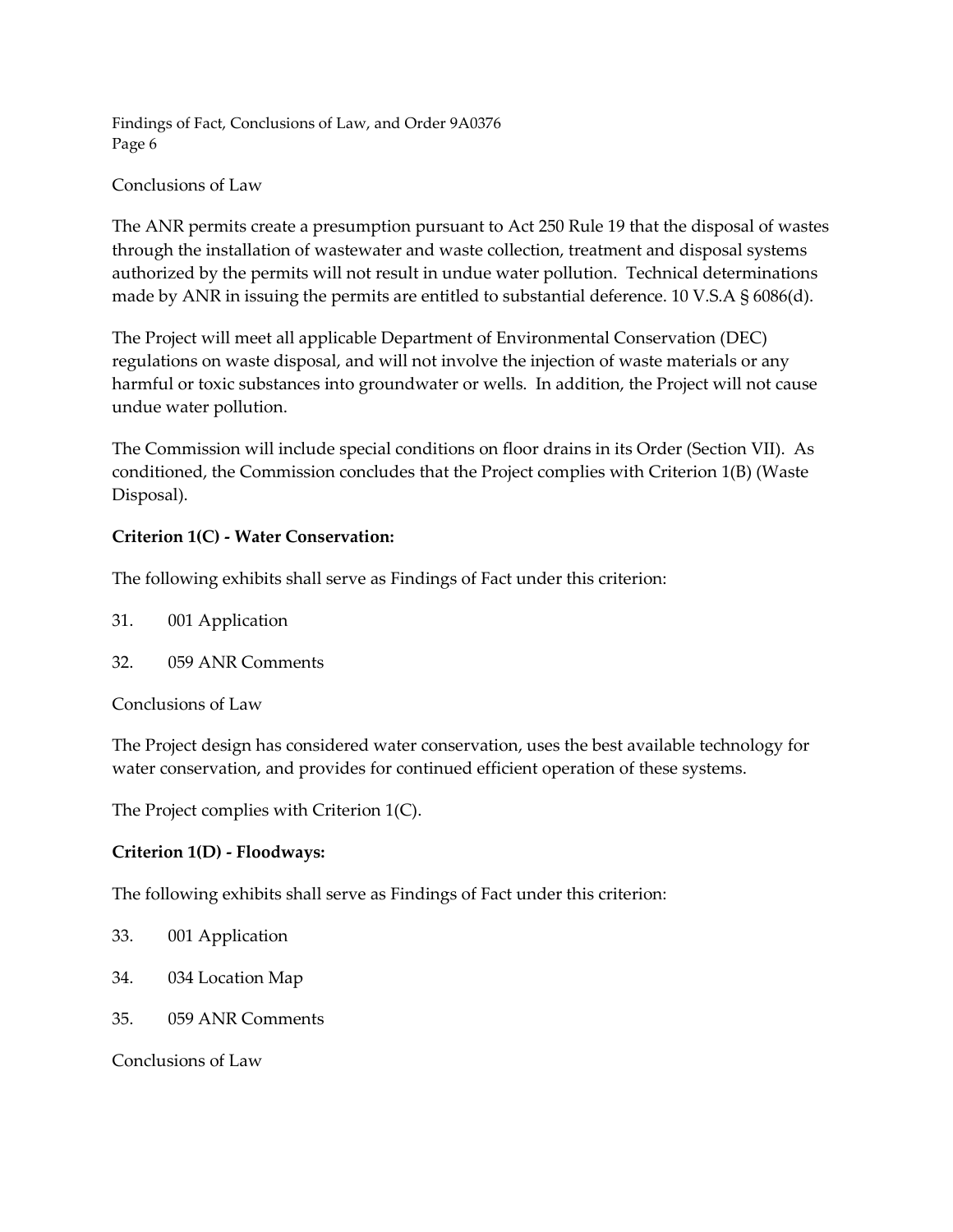The Commission concludes that the Project will not involve the development or subdivision of lands within any floodway or floodway fringe.

The Project complies with Criterion 1(D).

# **Criterion 1(E) - Streams:**

The following exhibits shall serve as Findings of Fact under this criterion:

- 36. 001 Application
- 37. 034 Location Map
- 38. 059 ANR Comments

Conclusions of Law

The Commission concludes that the Project is not on or adjacent to a stream.

The Project complies with Criterion 1(E).

#### **Criterion 1(F) - Shorelines:**

The following exhibits shall serve as Findings of Fact under this criterion:

#### 39. 001 Application

- 40. 034 Location Map
- 41. 059 ANR Comments

Conclusions of Law

The Commission concludes that this Project will not be located on any shoreline.

The Project complies with Criterion 1(F).

#### **Criterion 1(G) - Wetlands:**

The following exhibits shall serve as Findings of Fact under this criterion:

- 42. 001 Application
- 43. 034 Location Map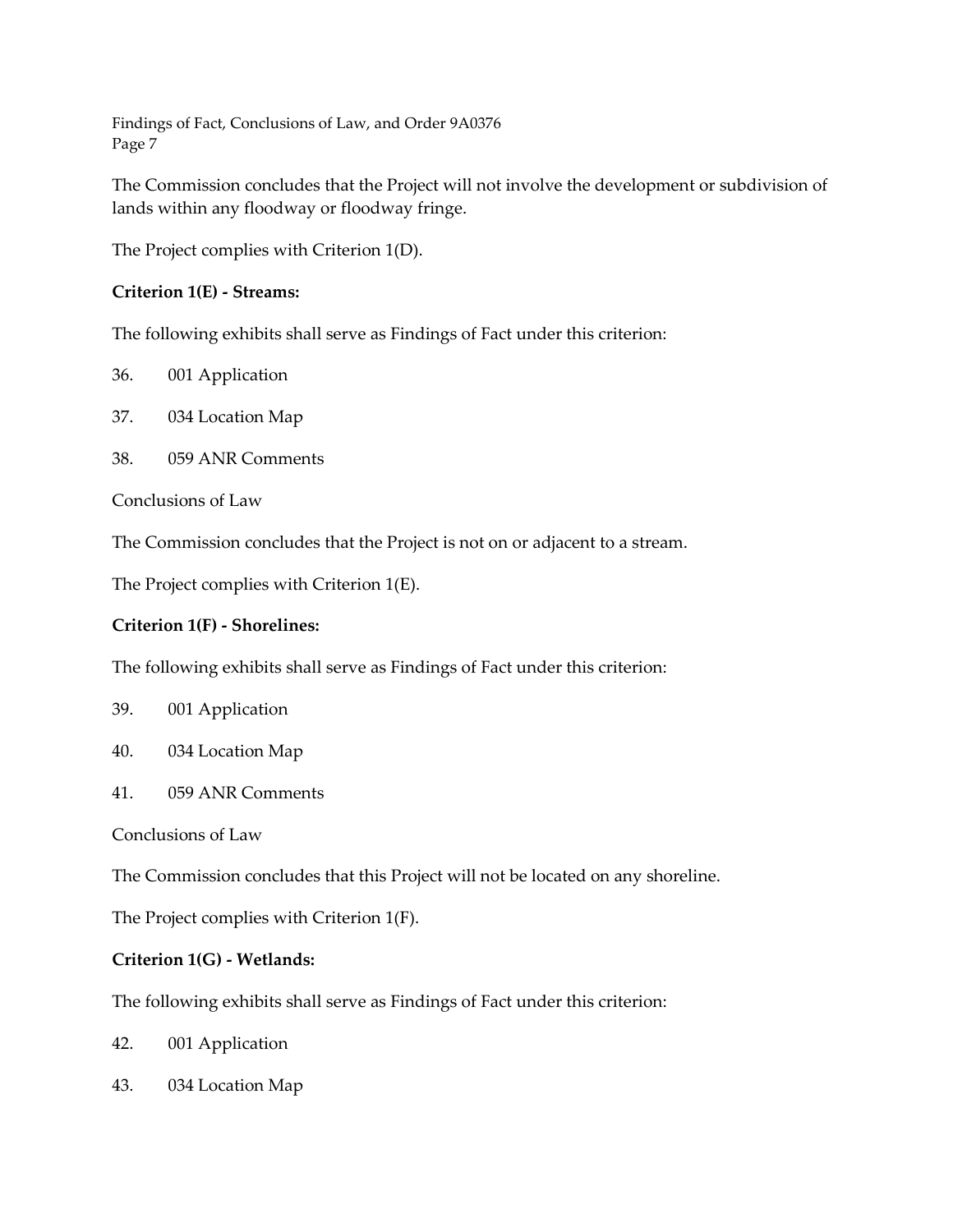44. 059 ANR Comments

Conclusions of Law

As there are no wetlands on the Project tract, the Commission concludes that the Project complies with Criterion 1(G).

# **Criteria 2 and 3 – Water Availability and Impact on Existing Water Supply:**

The following exhibits shall serve as Findings of Fact under this criterion:

| 45. |  | 001 Application |  |
|-----|--|-----------------|--|
|     |  |                 |  |

- 46. 039 Water and Sewer Design Flows
- 47. 040 Sewer Allocation
- 48. 041 Water Allocation
- 49. 044 WW-9-2788
- 50. 059 ANR Comments

Conclusions of Law

The ANR Wastewater Management Division issued Permit WW-9-2788, which creates a presumption pursuant to Act 250 Rule 19 that the Project has sufficient water available for its reasonably foreseeable needs and complies with Criterion 2. No evidence was presented to rebut the presumption or challenge the technical determinations made by ANR.

The Commission concludes that there is sufficient water available to meet the reasonably foreseeable needs of this Project. The Project complies with Criterion 2.

The Project will not place an unreasonable burden on an existing water supply. The Project complies with Criterion 3.

#### **Criterion 4 - Soil Erosion:**

The following exhibits shall serve as Findings of Fact under this criterion:

51. 001 Application

52. 006C Proposed Grading Plan 12/15/20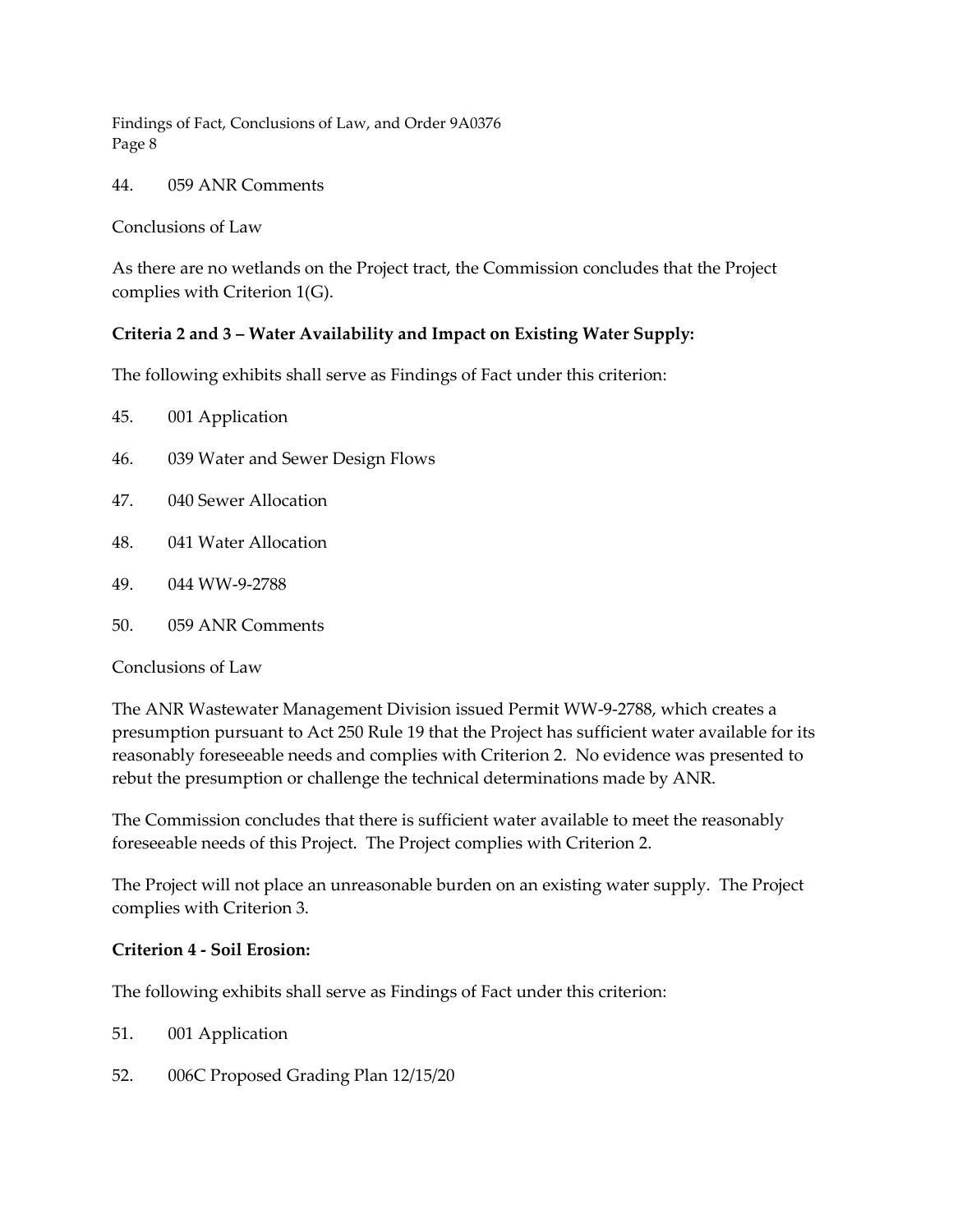- 53. 010B EPSC Plan 12/15/20
- 54. 011 EPSC Specifications and Details
- 55. 016 C4.3 Details
- 56. 017 C5.0 Specifications
- 57. 018 C5.1 Specifications
- 58. 022 C5.5 Specifications
- 59. 043 Stormwater CGP 3-9020
- 60. 059 ANR Comments

Conclusions of Law

The ANR stormwater permit creates a presumption under Rule 19(E)(6) that stormwater runoff during construction authorized by the permit will not cause unreasonable soil erosion or reduction in the capacity of the land to hold water. In addition, technical determinations are entitled to substantial deference. No evidence was presented to rebut the presumption or challenge the technical determinations made by ANR.

The Commission concludes that the construction of the Project will not cause unreasonable soil erosion or a reduction in the capacity of the land to hold water so that a dangerous or unhealthy condition may result.

The Project complies with Criterion 4.

#### **Criterion 5 - Transportation:**

The following exhibits shall serve as Findings of Fact under this criterion:

- 61. 001 Application
- 62. 005C Proposed Conditions Site Plan 12/15/20
- 63. 006C Proposed Grading Plan 12/15/20
- 64. 007C Utility Plan 12/15/20
- 65. 008A C2.3 Access Profile 12/15/20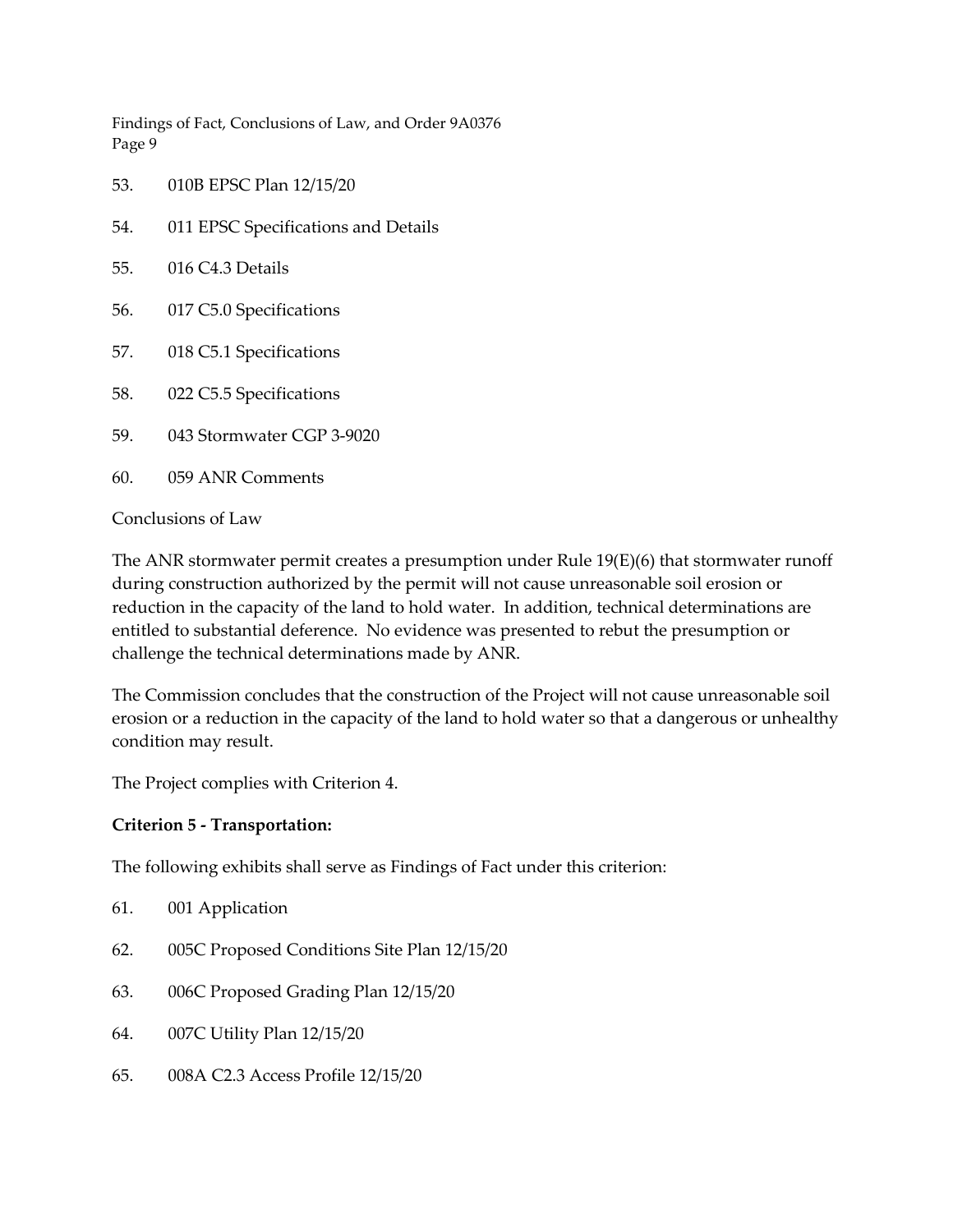66. 013A C4.0 Details 12/15/20

- 67. 037 Traffic Generation
- 68. 051 Cover Letter 9/10/20
- 69. 055 Cover Letter 9/14/20
- 70. 058 VTrans Comments
- 71. 068 Cover Letter 12/17/20

#### Conclusions of Law

Criterion 5(A) requires that the Project "will not cause unreasonable congestion or unsafe conditions with respect to use of the highways." See 10 V.S.A § 6086(a)(5)(A). Notwithstanding the requirement for a positive finding, the Commission may not deny a permit solely on the reasons set forth under Criterion 5. See 10 V.S.A § 6087(b). The Commission may, however, attach reasonable conditions to alleviate traffic burdens. *Id*.

Criterion 5(B) requires that a project, "as appropriate . . . incorporate transportation demand management strategies and provide safe access and connections to adjacent lands and facilities and to existing and planned pedestrian, bicycle, and transit networks and services." 10 V.S.A § 6086(a)(5)(B). In determining what is appropriate for a particular project, the Commission considers whether the measure is reasonable, "given the type, scale and transportation impacts" of the proposed project. *Id.*

The Commission concludes that the Project will not cause unreasonable congestion or unsafe conditions with respect to use of roads, highways, waterways, railways, airports, and other existing or proposed means of transportation.

The Project complies with Criterion 5(A).

The Project incorporates all appropriate transportation measures and complies with Criterion 5(B).

#### **Criterion 8 - Aesthetics, Historic Sites and Rare and Irreplaceable Natural Areas:**

#### FINDINGS OF FACT

Findings of Fact: Aesthetics, Scenic or Natural Beauty. The following exhibits shall serve as Findings of Fact under this criterion: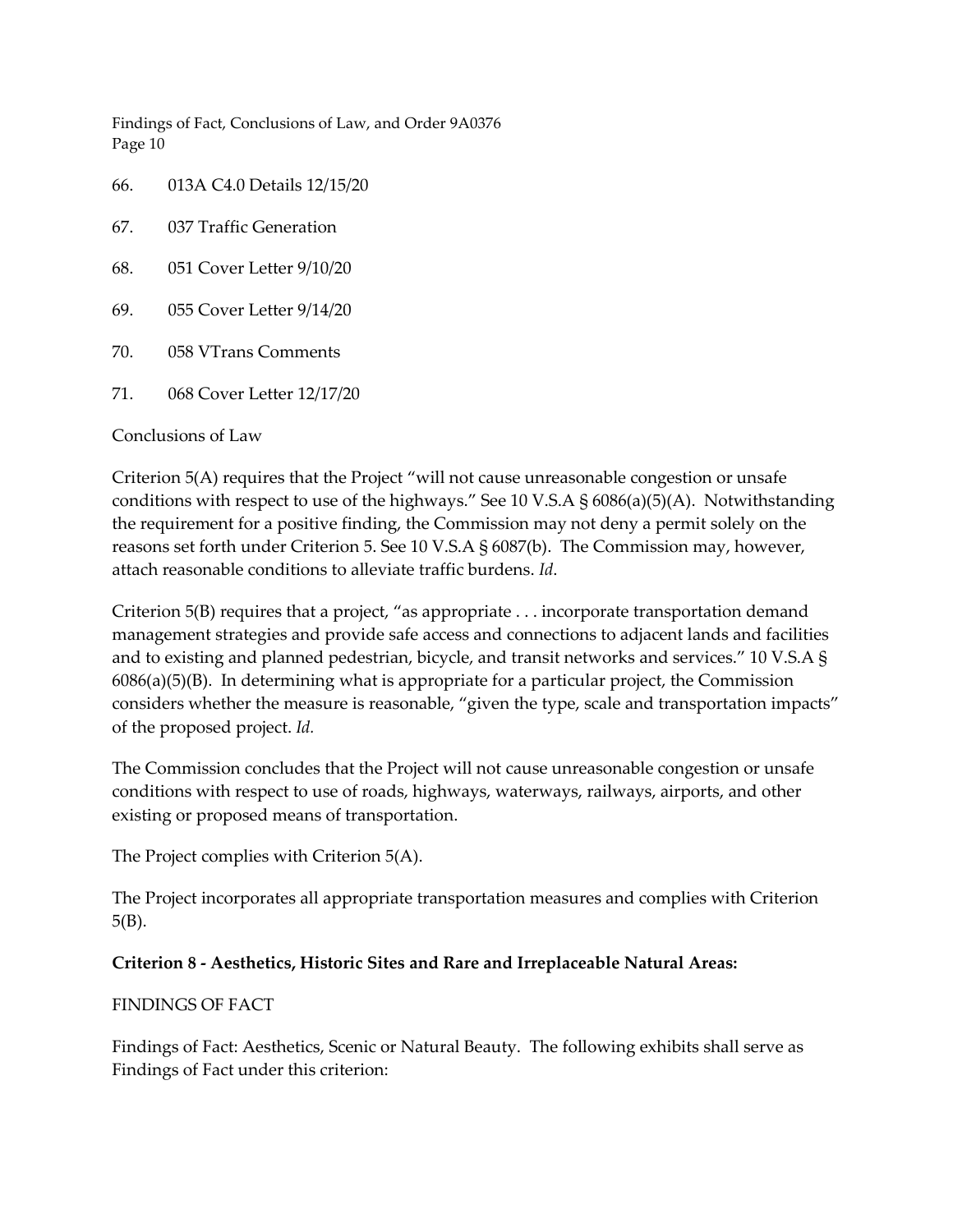- 72. 001 Application
- 73. 005C Proposed Conditions Site Plan 12/15/20
- 74. 009A C2.4 Proposed Lighting Plan
- 75. 013A C4.0 Details 12/15/20
- 76. 023A A1.1 Building Elevation 12/16/20, 024A A1.2 Building Elevation 12/16/20, 025A A1.3 Building Elevation 12/16/20, 026A A1.4 Building Elevation 12/16/20
- 77. 027A Perspective 1 12/17/20, 028A Perspective 2 12/17/20, 029A Perspective 3 12/17/20, 030A Perspective 4 12/17/20, 031A Aerial View 12/17/20
- 78. 032 L100 Landscape Plan
- 79. 033 Site Lighting Cut Sheets
- 80. 057 Cover Letter 10/20/20
- 81. 068 Cover Letter 12/17/20
- 82. 069 Perspective 2 No Trees 12/17/20
- 83. 070 Response Letter to VDHP
- 84. All new development and redevelopment within the HN (Historic Neighborhood) district must reflect the historic residential character and development pattern of existing neighborhoods, including density, lot coverage, setbacks, footprints, scale, mass, and height. Vergennes Municipal Development Plan, page 61.
- 85. All new development and redevelopment shall uphold and respect the characterdefining features and historic integrity of homes in this district including small lots, minimal setbacks, yard depths, and tree-lined sidewalks. Responsible historic preservation practices should be promoted. The demolition of historic structures is strongly discouraged and should be considered only as a last resort if no other feasible option is possible. It is specifically not the intent of this plan to regulate windows, siding, roofs, color, etc. Vergennes Municipal Development Plan, page 61.

Findings of Fact: Historic Sites. The following exhibits shall serve as Findings of Fact under this criterion:

86. 001 Application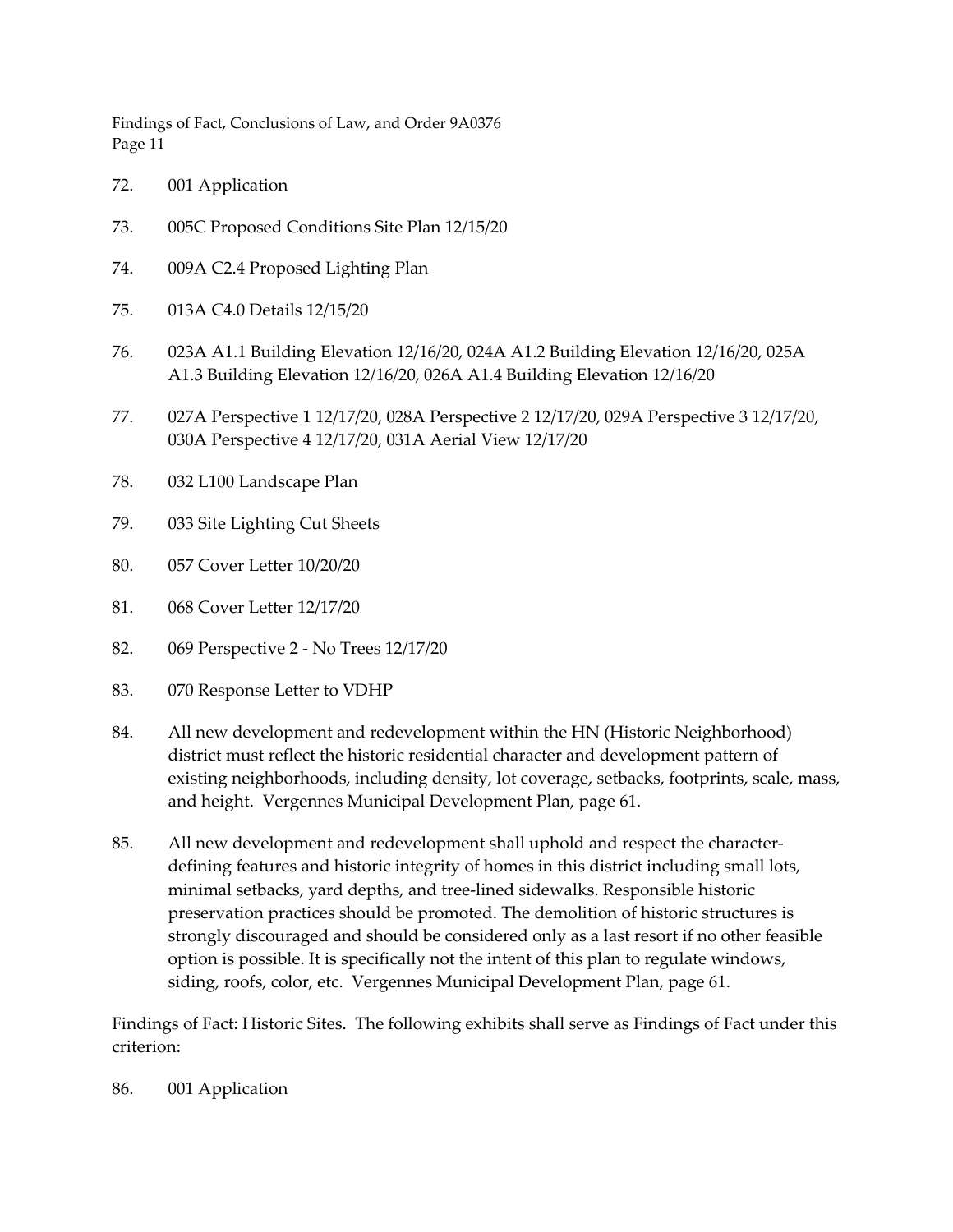- 87. 004B Demolition Plan 12/15/20
- 88. 005C Proposed Conditions Site Plan 12/15/20
- 89. 023A A1.1 Building Elevation 12/16/20, 024A A1.2 Building Elevation 12/16/20, 025A A1.3 Building Elevation 12/16/20, 026A A1.4 Building Elevation 12/16/20
- 90. 027A Perspective 1 12/17/20, 028A Perspective 2 12/17/20, 029A Perspective 3 12/17/20, 030A Perspective 4 12/17/20, 031A Aerial View 12/17/20
- 91. 038 Archaeological Resources Assessment
- 92. 048 VDHP Determination of Eligibility 40 North Street
- 93. 060 VDHP Entry of Appearance
- 94. 061 Applicant Response to VDHP 10/23/20
- 95. 064 Applicant Response to VDHP Request for Supplemental Information 11/5/20
- 96. 068 Cover Letter 12/17/20
- 97. 069 Perspective 2 No Trees 12/17/20
- 98. 070 Response Letter to VDHP
- 99. 071 Phase 1 End of Field Cover Letter
- 100. 072 Phase 1 End of Field Letter Report
- 101. 073 VDHP Comments 12/18/20
- 102. On October 22, 2020, the Vermont Advisory Council on Historic Preservation determined the building at 40 North Street is not eligible for the State Register of Historic Places. However, the building at 34 North Street is listed as a contributing resource to the Vergennes Historic District which is listed in the National Register of Historic Places and, therefore, is considered a "historic site" for purposes of Act 250. Exhibits 048 VDHP Determination of Eligibility 40 North Street and 073 VDHP Comments 12/18/20
- 103. The Vermont Division for Historic Preservation (VDHP) has consulted with the Applicant's architect and historic preservation consultant on revisions or treatments that could be incorporated into the plans to minimize and/or mitigate the Project's effects on historic structures, districts, and landscapes. Exhibit 073 VDHP Comments 12/18/20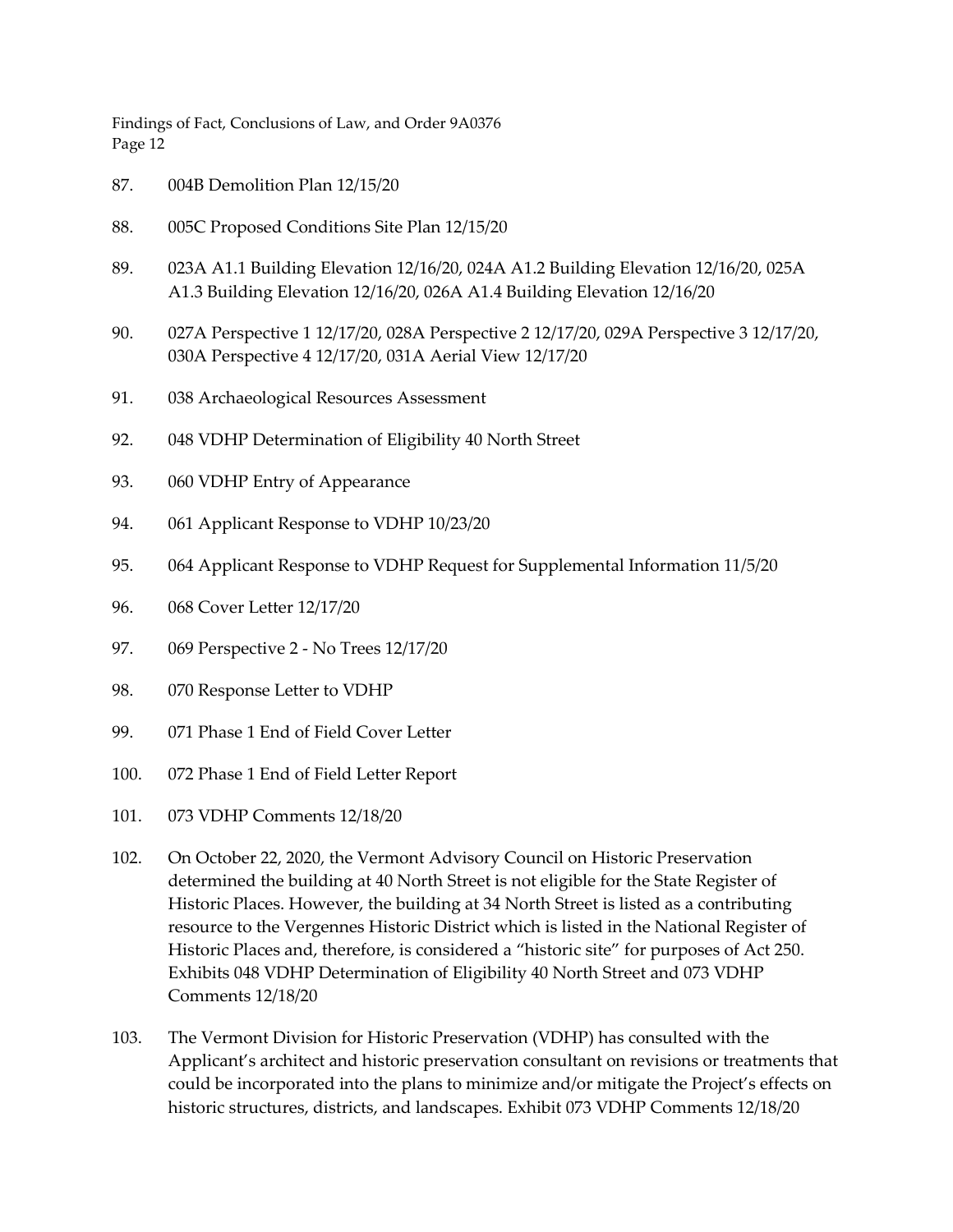- 104. The Applicant has agreed to document the building at 34 North Street according to VDHP's Historic Resource Documentation Package Guidelines and made revisions to the plans as described in 106 Associates Memorandum of October 30, 2020, and as shown in the revised plan set dated 12/16/2020. Exhibits 070 Response Letter to VDHP and 073 VDHP Comments 12/18/20
- 105. The Applicant retained the University of Vermont Consulting Archaeology Program (UVM CAP) to conduct a Phase I Site Identification for the proposed Project. The resulting End of Field letter report, dated December 15, 2020, found no cultural resources or historic structural remains within the Project area. Based on these results, the UVM CAP recommended that the Project will have no effect on archaeological resources. Exhibits 071 Phase 1 End of Field Cover Letter and 072 Phase 1 End of Field Letter Report.
- 106. It is the opinion and recommendation of VDHP that the proposed Project as depicted in the revised plans will have No Undue Adverse Effect to historic sites within the Vergennes Village Historic District. Exhibit 073 VDHP Comments 12/18/20

Findings of Fact: Rare and Irreplaceable Natural Areas. The following exhibits shall serve as Findings of Fact under this criterion:

108. 034 Location Map

- 109. 035 Vergennes Designated Downtown Area Map
- 110. 059 ANR Comments

#### CONCLUSIONS OF LAW

Prior to granting a permit, the Commission must find that the subdivision or development under Criterion 8 "will not have an undue adverse effect on the scenic or natural beauty of the area, aesthetics, historic sites or rare and irreplaceable natural areas." 10 V.S.A § 6086(a)(8). This Project involves concerns under Criterion 8 related to aesthetics, noise, and historic sites.

Conclusions of Law: Aesthetics and Scenic or Natural Beauty

The Commission uses a two-part test to determine whether a Project meets the portion of Criterion 8 relating to aesthetics and natural and scenic beauty. First, it determines whether the Project will have an adverse effect. Second, it determines whether the adverse effect, if any, is undue. *In re Rinkers, Inc., No. 302-12-08 Vtec, Decision and Order at 12 (Vt. Envtl. Ct. May 17, 2010)* (citations omitted); see also, *Re: Quechee Lakes Corporation, #3W0411-EB and #3W043 Stormwater*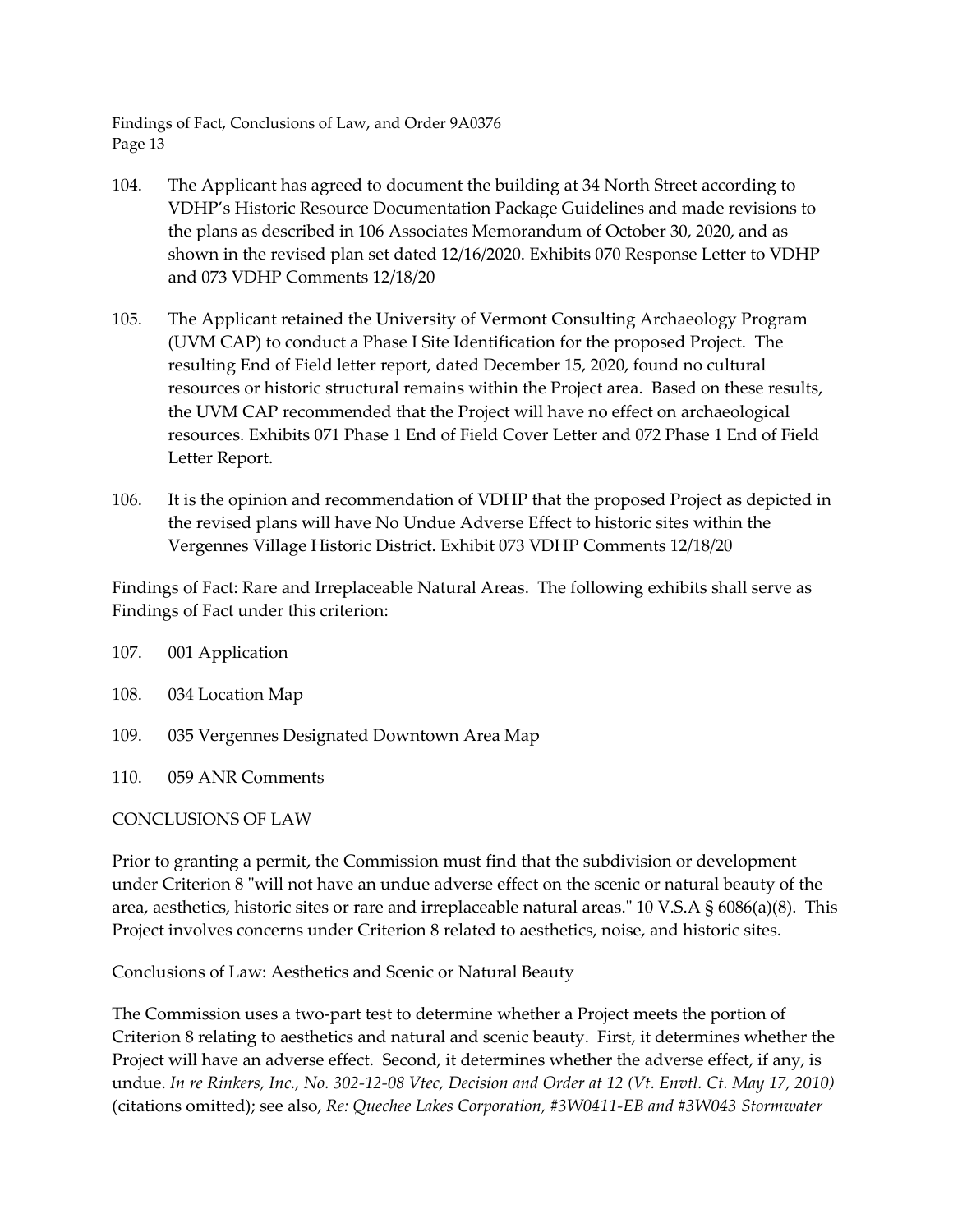# *CGP 3-90209-EB, Findings of Fact, Conclusions of Law, and Order at 18-20 (Vt. Envtl. Bd. Nov. 4, 1985)*; *In re Halnon, 174 Vt. 514 (mem.)* (applying Quechee test in Section 248 context).

The burden of proof under Criterion 8 is on any party opposing the Project, 10 V.S.A § 6088(b), but the applicant must provide sufficient information for the Commission to make affirmative findings. *In re Rinkers, No. 302-12-08 Vtec, Decision and Order at 10-11 (Vt. Envtl. Ct. May 17, 2010) (citing Re: Susan Dollenmaier, #3W0125-5-EB, Findings, Conclusions and Order at 8 (Vt Envtl. Bd. Feb. 7, 2005)*; *In re Eastview at Middlebury, Inc., No. 256-11-06 Vtec, slip op. at 5 (Vt. Envtl. Ct. Feb. 15, 2008), aff'd, 2009 VT 98*. "Either party's burden, however, may be satisfied by evidence introduced by any of the parties or witnesses . . . ." *In re McShinsky, 153 Vt. 586, 589 (1990)* (quoting *In re Quechee Lakes Corp., 154 Vt. 543, 553–54 (1990)*).

# *1. Adverse Effect*

To determine whether the Project will have an adverse aesthetic effect, the Commission looks to whether the Project will "fit" the context in which it will be located. In making this evaluation, the Commission examines a number of specific factors, including the following: the nature of the project's surroundings; the compatibility of the project's design with those surroundings; the suitability of the colors and materials selected for the project; the locations from which the project can be viewed; and the potential impact of the project on open space. *Quechee Lakes Corp et al. #3W0411-EB* and *#3W043 Stormwater CGP 3-90209-EB Findings of Fact, Conclusions of Law and Order at 18 (Vt. Envtl. Bd., Nov. 4, 1985)* (cited in *Rinkers, No. 302-12-08 Vtec, Decision and Order at 12-13*).

The Project is located within a mapped Downtown District. This high-density neighborhood is characterized by a number of historic homes on small lots, with short setbacks and yard depths, and tree-lined sidewalks. Pedestrian access to the downtown is easy from this neighborhood. The existing structure, built in 1865 in the Italianate style, is surrounded by a mix of lawn, a variety of trees and shrubs, and paved parking. From the perspective of a person standing on the sidewalk in front of the existing structure, the ground surface generally slopes away from the viewer toward the rear of the Project Tract. The majority of the new construction will occur to the rear of the Project Tract, creating less visual impact on the streetscape.

The Project involves significant enlargement and alteration of a historic structure. The 54,000 square foot building addition will range from two to four stories in height, and will be located within approximately 40 feet of three adjoining homes.

The Project will create noise impacts during construction.

Because of its size and proximity to existing homes, as well as the noise created during construction, this Project will have some adverse aesthetic impact. Accordingly, we must determine whether that impact is undue.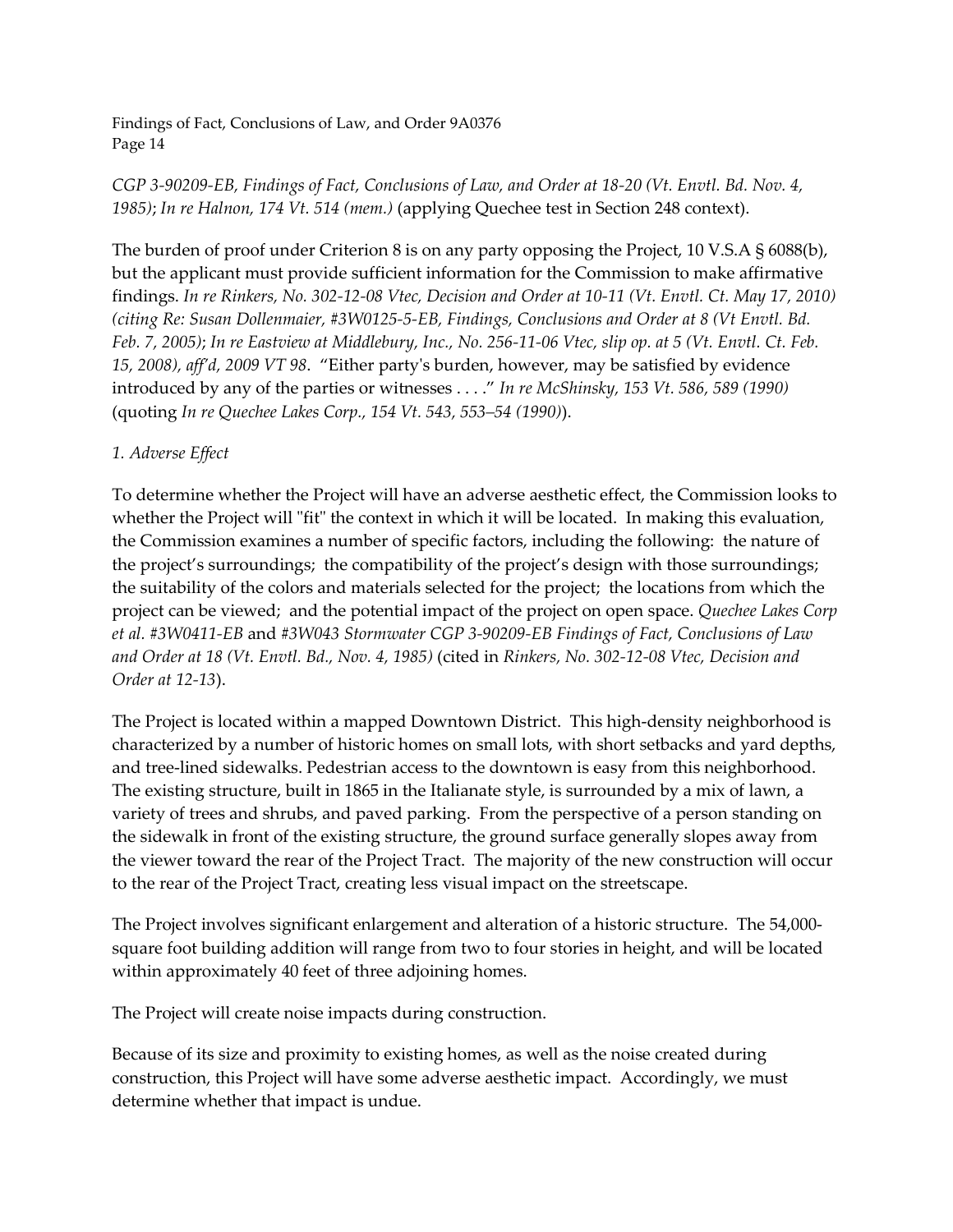# *2. Undue Adverse Effect*

An adverse aesthetic impact is undue if any of the following is true: (1) the Project violates a clear, written community standard intended to preserve the aesthetics or scenic beauty of the area; (2) the Project offends the sensibilities of the average person, or is offensive or shocking because it is out of character with its surroundings or significantly diminishes the scenic qualities of the area; or (3) the Applicant failed to take generally available mitigating steps which a reasonable person would take to improve the harmony of the Project with its surroundings. *In re Rinkers, 302-12-08 Vtec, Decision and Order at 15 (May 22, 2010)* (citing *In re: Times & Seasons, LLC, 2008 VT 7, ¶ 8; In re McShinsky, 153 Vt. at 592*).

# *(a) Clear, Written Community Standard*

In evaluating whether a project violates a clear written community standard, the Commission looks to town plans, open land studies, and other municipal documents to discern whether a clear, written community standard exists to be applied in review of aesthetic impacts of a project. *Hannaford Brothers Co. and Southland Enterprises, Inc., #4C0238-5-EB, Findings of Fact, Conclusions of Law, and Order at 18 (Vt. Envtl. Bd. 4/9/02)*. A clear, written community standard must be intended to preserve the aesthetics or scenic beauty of the area where the project is located. *Re: Green Meadows Center, LLC, The Community Alliance and Southeastern Vermont Community Action, #2WO694-I-EB, Findings of Fact, Conclusions of Law, and Order at 36 (Vt. Envtl. Bd. 12/21/00*). A plan which states "consideration should be made . . ." is not a clear, written community standard. *Barre Granite Quarries, LLC and William and Margaret Dyott, #7C1079(Revised)-EB, Findings of Fact, Conclusions of Law, and Order at 81 (Vt. Envtl. Bd. Dec. 8, 2000)*.

The Commission has reviewed relevant portions of the municipal plan. The Plan identified several standards relating to the aesthetics of the area in which the Project is located. Several goals or objectives are relevant to this Project (See Findings of Fact 84 and 85.) The Commission finds that the Project complies with the Municipal Plan's language. Therefore, the proposed Project does not violate a clear community standard.

#### *(b) Offensive or Shocking Character*

Criterion 8 "was not intended to prevent all change to the landscape of Vermont or to guarantee that the view a person sees from their property will remain the same forever." *Re: Okemo Mountain, Inc. #2S035 Vergennes Designated Downtown Area Map1-S-EB Findings of Fact, Conclusions of Law, and Order (Dec. 18, 1986)*. Criterion 8 was intended to ensure that as development occurs, reasonable consideration will be given to visual impacts on neighboring landowners, the local community, and on the special scenic resources of Vermont. *Rinkers, No. 302-12-08 Vtec, Decision and Order at 11-12; Horizon Development Corp., #4C0841-EB, Findings of Fact, Conclusions of Law, and Order (Vt. Envtl. Bd. Aug. 21, 1992)*.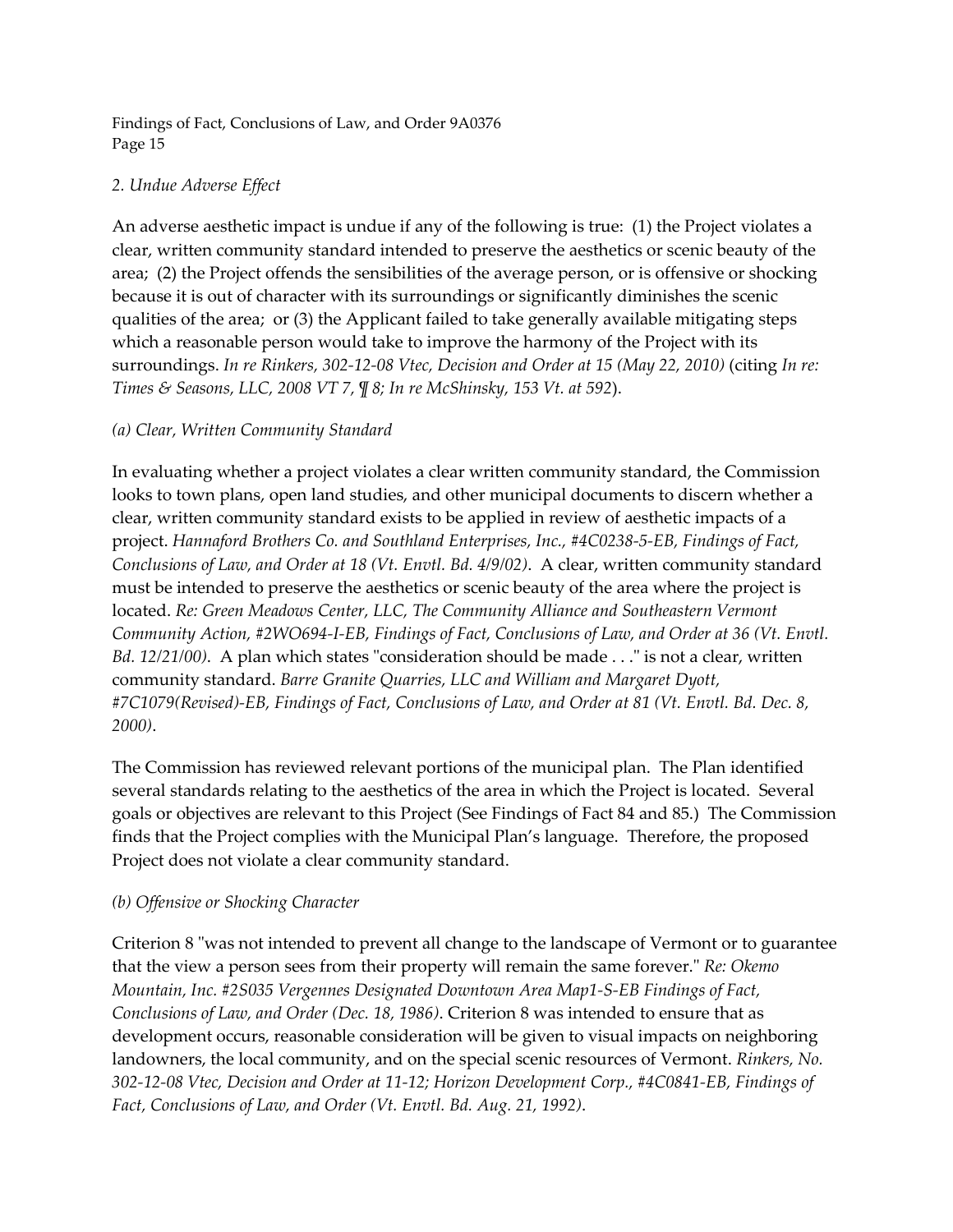The Commission finds that the building addition is not out of character with its surroundings. The building expansion has been designed as a series of connected buildings with similar design features, but less ornate than the historic front building, so as not to overwhelm it. The proposed building expansion has been designed to break up the mass, so that it appears more as two large buildings connected by a single hallway. Two of the additions will feature a flat roof, while one will feature a hipped roof. Additionally, the mass of the proposed addition has been broken up through the use of differing materials and color schemes. The exterior of the building addition uses glazing of the size and character of nearby residential homes as a means of minimizing impacts on the aesthetics of the neighborhood.

In addition, the Commission finds that the existing historic building will be restored as part of this Project, including the historic main entry facing the street. The proposed building addition has been designed to reflect the residential buildings immediately to the north. The Project proposes to expand the current structure in the direction away from the street, so that the fabric of the historic character of the structures along North Street is preserved.

The Commission finds that the aforementioned elements of the Project help to mitigate the adverse impact on aesthetic resources, and the Project does not so significantly diminish the scenic qualities of the area as to be offensive or shocking to the sensibilities of the average person. Given all of these considerations, we find that the Project is not offensive or shocking.

# *(c) Generally Available Mitigating Steps*

The question under this factor of the aesthetics analysis is whether the Applicant has "failed to take generally available mitigating steps that a reasonable person would take to improve the harmony of the proposed project with its surroundings." *In re Times & Seasons, 2008 VT 7, ¶ 8*. If a project does have an adverse aesthetic effect, the Applicant must "take generally available mitigating steps to reduce the negative aesthetic impact of a particular project," otherwise, "[f]ailure to take advantage of available alternatives may render an aesthetic impact unduly adverse." *In re Stokes Communications Corp., 164 Vt. 30, 39 (1995)* (quoted in *In re Rinkers, 302-12- 08 Vtec, Decision and Order at 19 (May 22, 2010)*). A generally available mitigating step "is one that is reasonably feasible and does not frustrate [either] the project's purpose or Act 250's goals."

To mitigate the aesthetic impacts of the Project, the Applicant modified the final design to address concerns from neighbors. To preserve existing views from adjacent houses, the Applicant pulled back the east elevation upper stories and created open terraces in their place. The Applicant also modified grading on the east side of the addition to reduce the apparent scale of the building's east elevation as directly visible from North Street. These changes diminish the Project size as viewed from the south and east, and improve neighbors' sightlines to the northwest.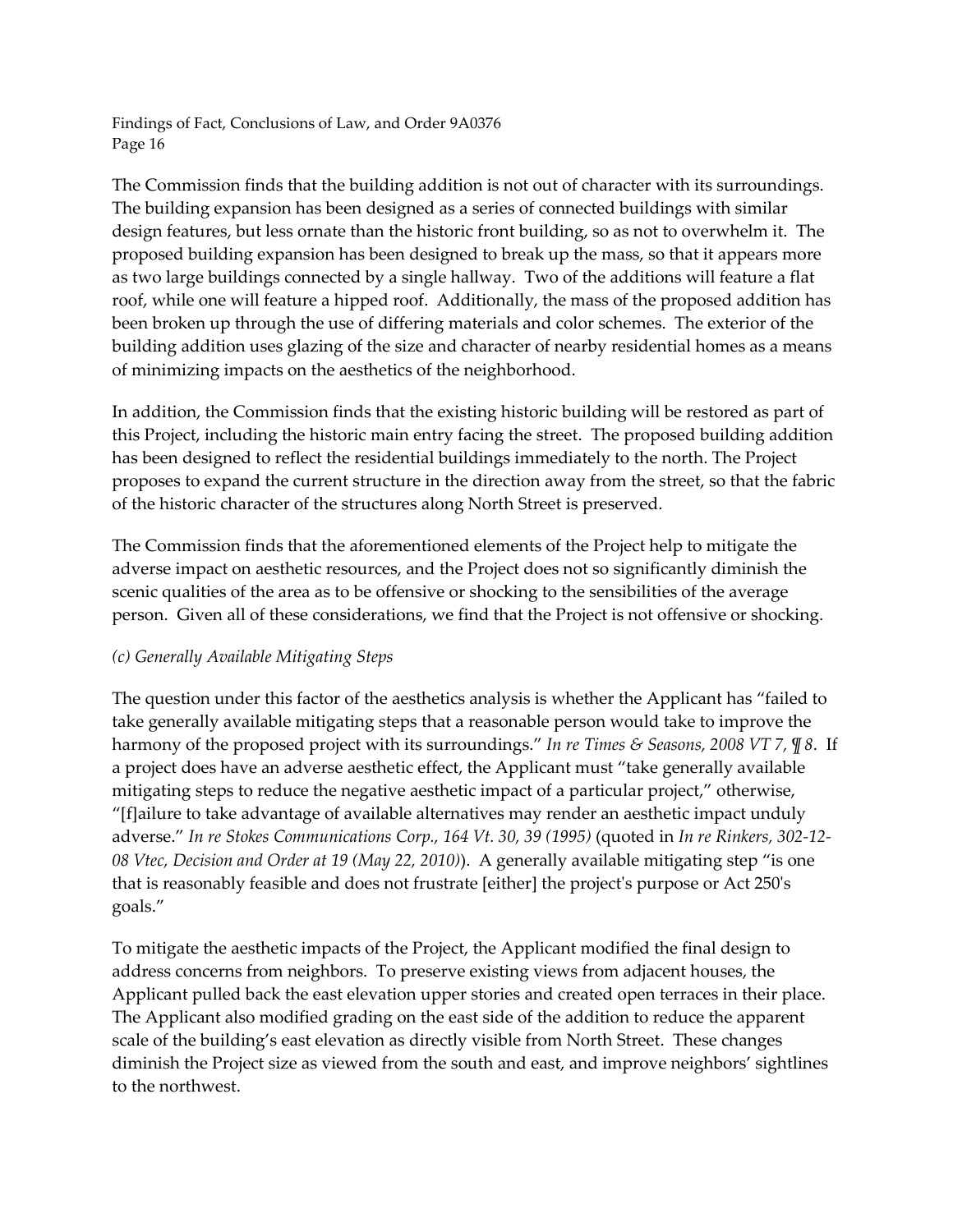To address Commission concerns about construction noise, the Applicant has agreed to accept limits on construction hours, including interior construction. The Commission will include special conditions on construction hours in its Order (Section VII).

Given all of these considerations, we find that the Applicant has taken the available mitigating steps to minimize the adverse impacts of the proposed Project on the aesthetics and scenic or natural beauty of the area.

# *(d) Conclusion*

Based on the above, the Commission concludes that the Project, as conditioned, will not have an undue adverse effect on the aesthetics or natural and scenic beauty of the area.

# Conclusions of Law: Historic Sites

The Commission uses a three-part test to determine whether the Project meets the portion of Criterion 8 relating to historic sites. The Commission determines:

- Whether the Project site is or contains a historic site;
- Whether the proposed Project will have an adverse effect on the historic site; and
- Whether the adverse effect will be undue.

*Re: Steven L. Reynolds and Harold and Eleanor Cadreact, #4C1117-EB, Findings of Fact, Conclusions of Law, and Order at 5 (Vt. Envtl. Bd. May 27, 2004)*; *Re: Manchester Commons Associates, #8B050 Cover Letter 8/26/200-EB Findings of Fact, Conclusions of Law, and Order at 18 (Vt. Envtl. Bd. Sept. 29, 1995)*.

# *1. Whether the proposed project site is or contains a historic site.*

"Historic site" is defined as "any site, structure, district or archeological landmark which has been officially included in the National Register of Historic Places and/or the State Register of Historic Places or which is established by testimony of the Vermont Advisory Council on Historic Preservation as being historically significant." 10 V.S.A § 6001(9).

Listing on the National and State Registers is a question of fact. *Re: Manchester Commons, supra, at 19*. If a structure is listed on the State Register as a historic site, Act 250 has no discretion to declare such structure not to be historic. *Re: Stonybrook Condominium Owners Association, Declaratory Ruling #385, Findings of Fact, Conclusions of Law, and Order at 9 (Vt. Envtl. Bd. Sep. 18, 2001)*; *Re: OMYA. Inc. and Foster Brothers Farm. Inc., #9A0107-2-EB, Findings of Fact, Conclusions of Law, and Order at 39 (Vt. Envtl. Bd. May 25, 1999), aff'd, OMYA Inc. v. Town of Middlebury, 171 Vt. 532 (2000)*.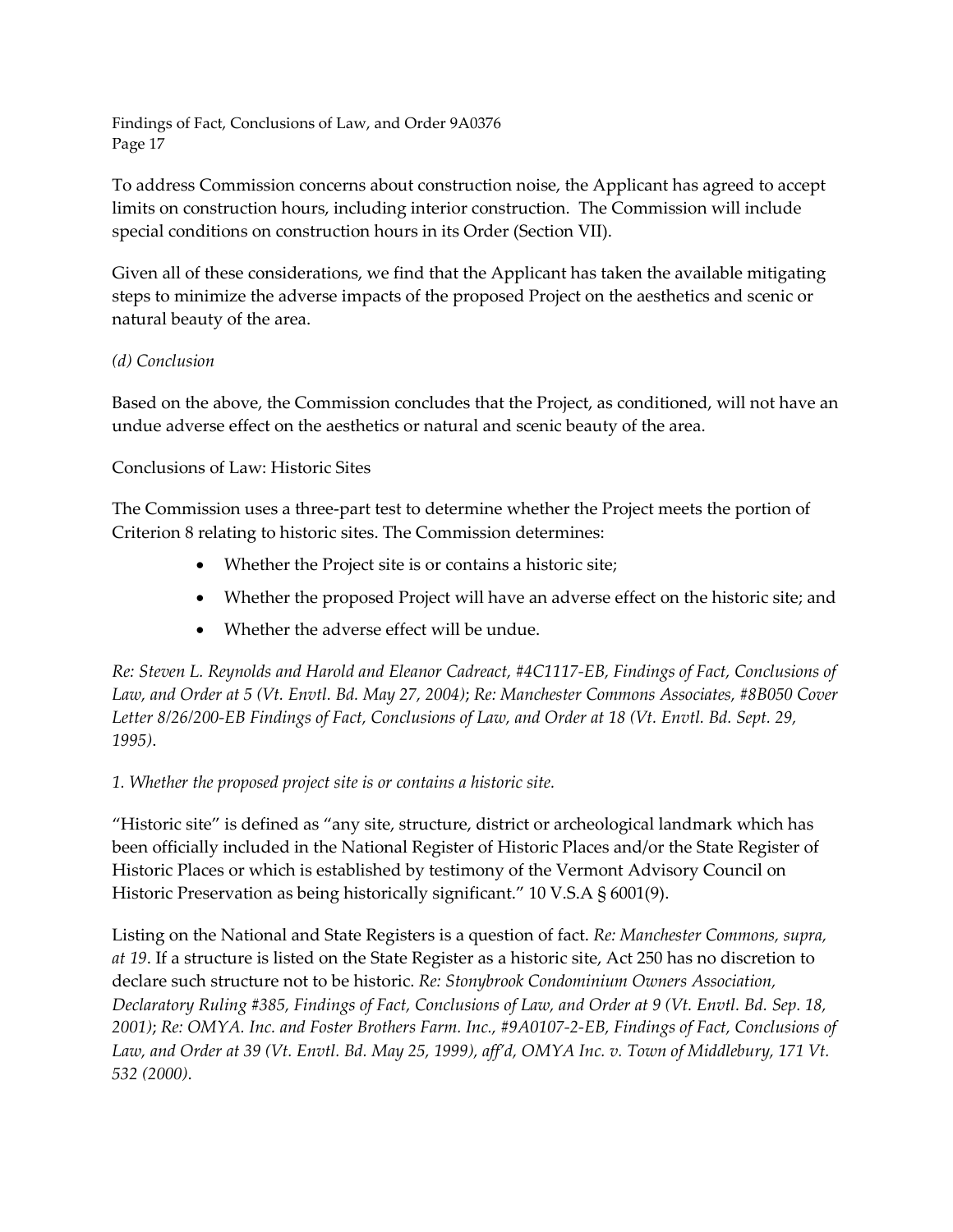Even if a site has not been listed on the National or State Register, 10 V.S.A § 6001(9) allows the Commission to declare it to be a "historic site" if it is established by testimony of the Vermont Advisory Council on Historic Preservation as being historically significant. Accordingly, the Commission must consider whether such testimony establishes a site, structure, district, or archeological landmark as historically significant. The Commission is not bound by the opinion provided by the Council, but rather, must weigh the testimony and make the determination. *Re: Manchester Commons, supra, at 20*.

The Commission concurs with VHDP's testimony that the building at 40 North Street is not eligible for the State Register of Historic Places. We conclude that 40 North Street does not qualify as a "historic site" for purposes of Act 250. However, the building at 34 North Street is listed as a contributing resource to the Vergennes Historic District, and therefore, is considered a "historic site."

# *2. Whether the proposed Project will have an adverse effect on the historic site*

The next question is whether the Project will have an adverse effect on the historic site, or whether the Project is in harmony with or fits the historic context of the site.

Important guidelines in evaluating this fit include the following: (1) whether there will be physical destruction, damage, or alteration of those qualities which make the site historic, such as an existing structure, landscape, or setting; and (2) whether the proposed project will have other effects on the historic structure, landscape, or setting which are incongruous or incompatible with the site's historic qualities, including, but not limited to, such effects as isolation of an historic structure from its historic setting, new property uses, or new visual, audible or atmospheric elements. *Re: Middlebury College, #9AO177-EB, Findings of Fact, Conclusions of Law and Order at 10 (Vt. Envtl. Bd. Jan. 26, 1990)*; cited in *Re: OMYA. Inc. and Foster Brothers Farm. Inc., #9A0107-2-EB, Findings of Fact, Conclusions of Law, and Order at 39 (Vt. Envtl. Bd. May 25, 1999), aff'd, OMYA Inc. v. Town of Middlebury, 171 Vt. 532 (2000)*.

The Project involves significant enlargement and alteration of a historic structure. The Project will introduce significant new visual elements, including a large multi-story addition and an expansion of pavement and parking areas associated with the property's expanded use. Therefore, the Commission concludes that the proposed impact on the historic site will be adverse.

# *3. Whether the adverse effect will be undue.*

An adverse effect is undue if any of the following factors exists:

1. the applicant has failed to take generally available mitigating steps which a reasonable person would take to preserve the character of the historic site;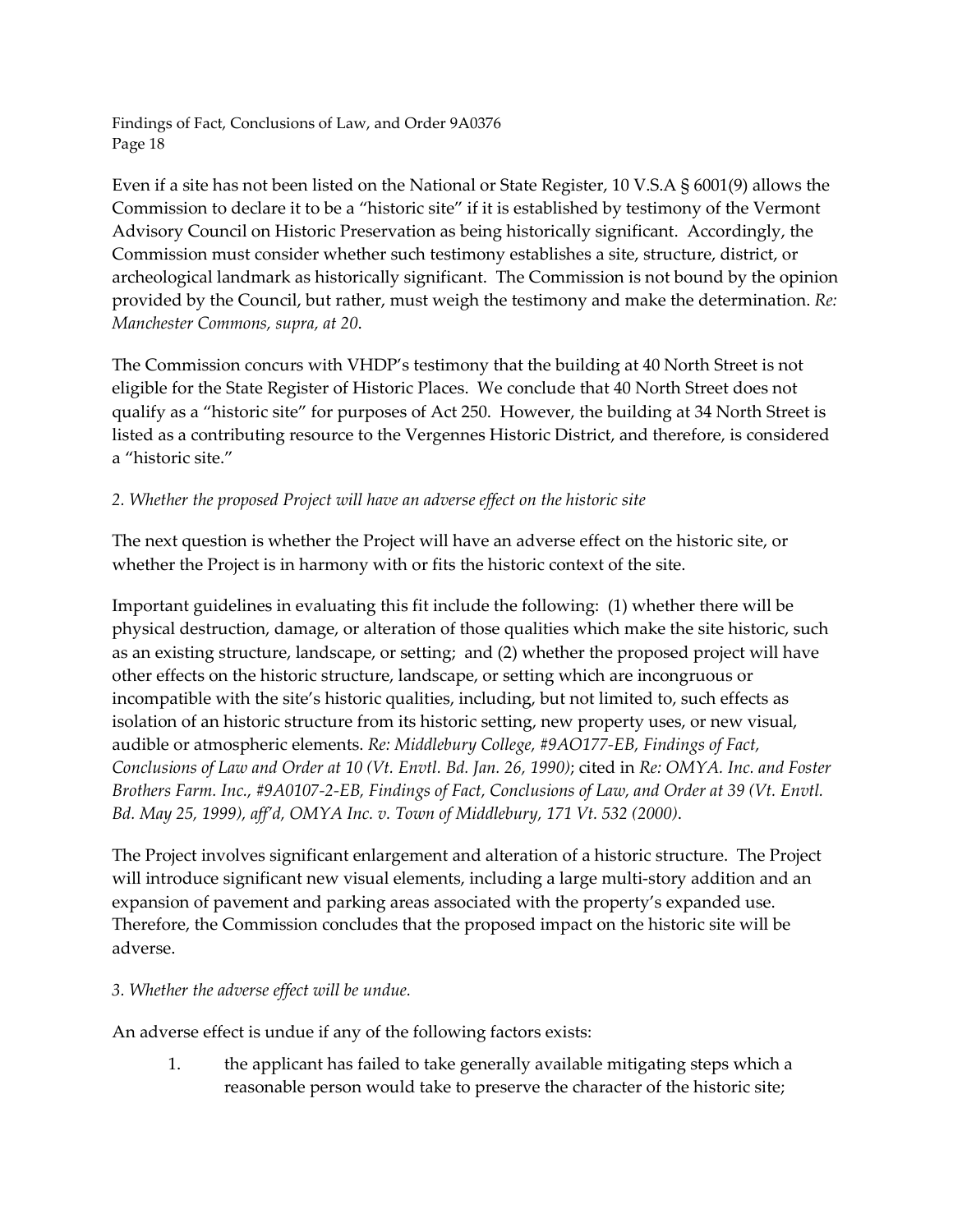- 2. the proposed project will interfere with the ability of the public to interpret or appreciate the historic qualities of the site;
- 3. the cumulative effects on historic qualities of the site by the various components of a proposed project, when taken together, are so significant that they create an unacceptable impact;
- 4. the project violates a clear, written community standard which is intended to preserve the historic qualities of the site.

*Middlebury College, supra at 10*; cited in *Re: OMYA. Inc. and Foster Brothers Farm. Inc., #9A0107-2- EB, Findings of Fact, Conclusions of Law, and Order at 40 (May 25, 1999), aff'd, OMYA Inc. v. Town of Middlebury, 171 Vt. 532 (2000)*; see also, *Manchester Commons, supra at 22*.

The Project includes construction of a new addition to the rear of an existing historic building within a historic district. The Applicant's agreement to work with VDHP to develop and incorporate plan revisions and treatments into the design of 34 North Street and its documentation of 34 North Street according to VDHP's Historic Resource Documentation Package Guidelines constitute appropriate mitigation for the adverse effect. The Commission concludes that the Applicant has taken generally available mitigating steps which a reasonable person would take to preserve the character of the historic site.

The Project's large mass, expanded paving, and close proximity to other historic resources will have a significant spatial impact on its surroundings. However, that impact will not be so great as to interfere with the ability of the public to interpret or appreciate the historic qualities of the site. The historic structure already has a non-historic addition on the rear and a large, paved driveway and parking area. The proposed addition will be down gradient from street level, obscuring views of much of the addition from North Street. Therefore, the cumulative effects of the various components of the Project on the historic qualities of the site, when taken together, are not so significant that they create an unacceptable impact.

The Project's architectural design reflects the historic residential character and development pattern of the surrounding neighborhood and respects the character-defining features and historic integrity of homes in the Historic District. The Applicant proposes dense development with maximum lot coverage and minimal setbacks. The Project has been designed to reduce visual massing and height to be harmonious with nearby structures. The Applicant has chosen to preserve, rather than demolish, the existing historic structure. The Commission has no evidence that the Project violates any clear, written community standard that is intended to preserve the historic qualities of the Vergennes Historic District.

To ensure that the Applicant implements the design revisions or treatments requested by VDHP and the documentation of 34 North Street according to VDHP's Historic Resource Documentation Package Guidelines, the Commission will include a condition in its Order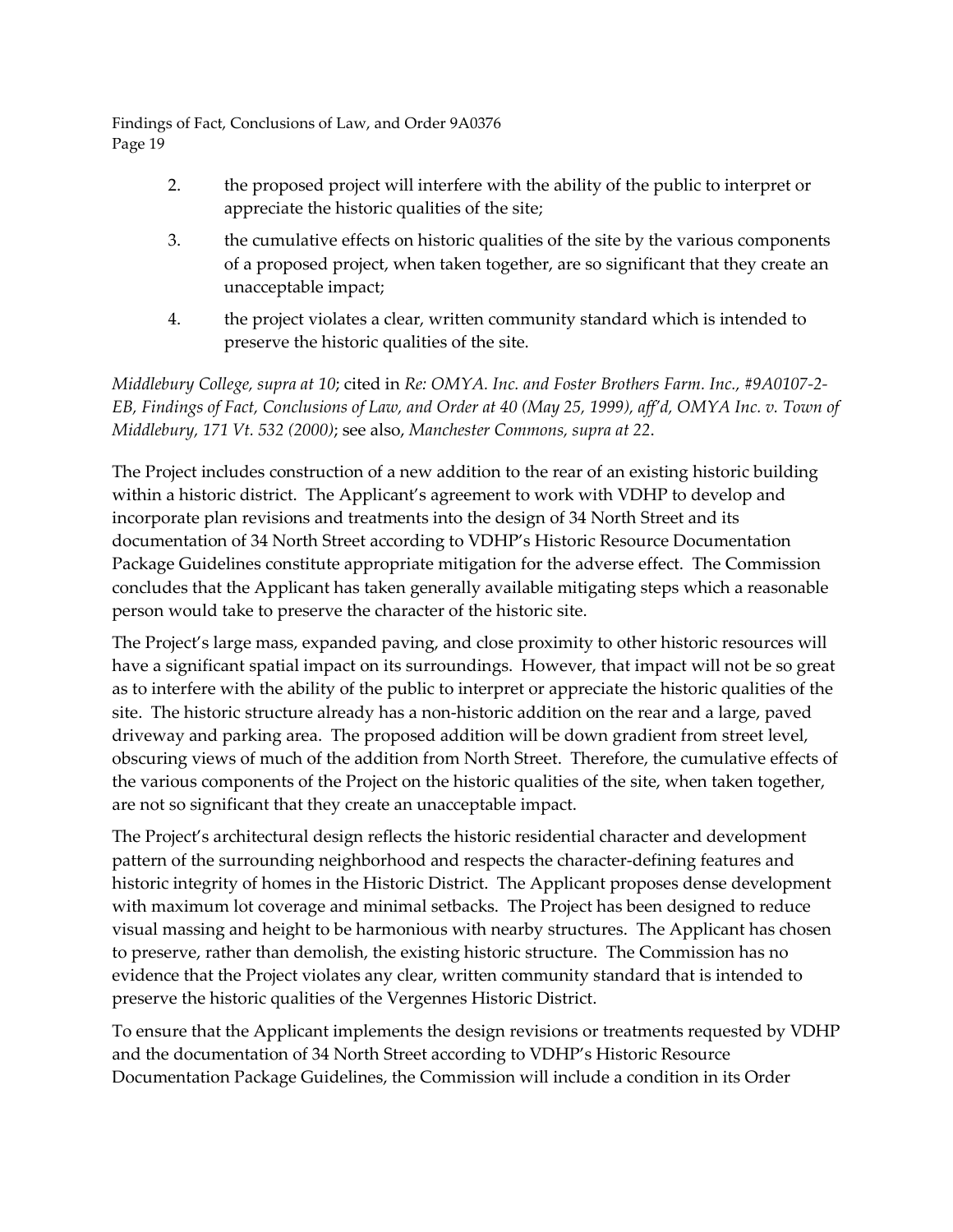(Section VII). As conditioned, the Commission concludes that the Project will not have an undue adverse effect on the scenic or natural beauty of the area, aesthetics, or historic sites.

Conclusions of Law: Rare and Irreplaceable Natural Areas

Under Criterion 8, before issuing a permit, the Commission must find the proposed Project will not have an undue adverse effect on rare or irreplaceable natural areas.

The Project is not located in a natural area. Therefore, the Project complies with Criterion 8, Rare & Irreplaceable Natural Areas.

SUMMARY CONCLUSION OF LAW: Aesthetics, Historic Sites and Rare & Irreplaceable Natural Areas

The Commission concludes that the Project will not have an undue adverse effect on the scenic or natural beauty of the area, aesthetics, historic sites, or rare and irreplaceable natural areas.

# **Criterion 8(A) - Wildlife Habitat and Endangered Species:**

The following exhibits shall serve as Findings of Fact under this criterion:

- 111. 001 Application
- 112. 034 Location Map
- 113. 035 Vergennes Designated Downtown Area Map
- 114. 059 ANR Comments

Conclusions of Law

The burden of proof is on the opponent under Criterion 8(A). *Id.* § 6088(b).

Necessary wildlife habitat is defined by Act 250 as "concentrated habitat which is identifiable and is demonstrated as being decisive to the survival of a species or wildlife at any period in its life including breeding and migratory periods." 10 V.S.A § 6001(12).

The Project does not impact any necessary wildlife habitat or endangered species. Therefore, the Project complies with Criterion 8A.

#### **Criterion 9(B) - Primary Agricultural Soils:**

The following exhibits shall serve as Findings of Fact under this criterion: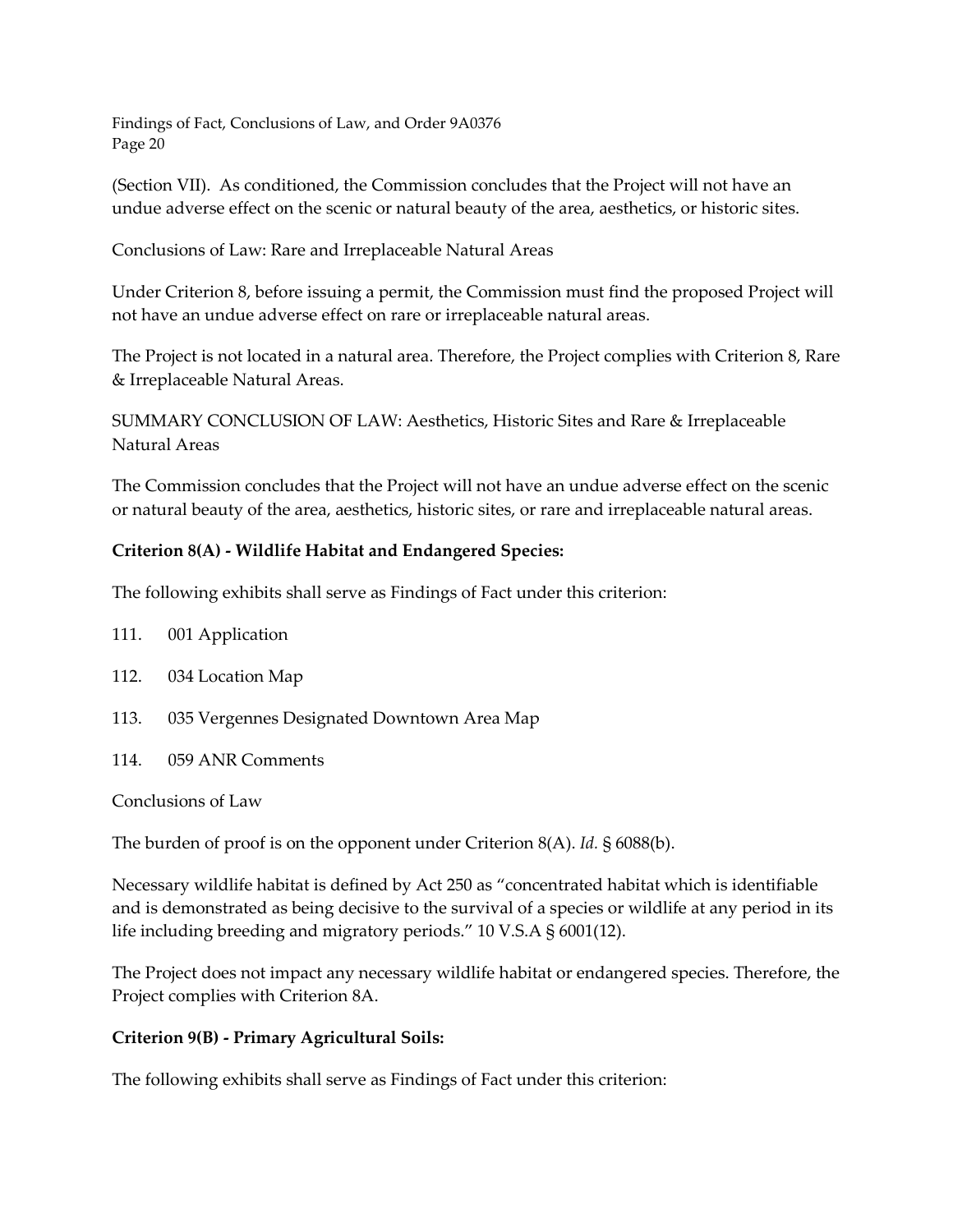- 115. 001 Application
- 116. 003A C1.0 Existing Conditions Site Plan 6/24/20
- 117. 005C Proposed Conditions Site Plan 12/15/20
- 118. 012B C3.2 Soils Mapping 12/15/20
- 119. 034 Location Map
- 120. 035 Vergennes Designated Downtown Area Map
- 121. 038 Archaeological Resources Assessment
- 122. 046 AAFM Review
- 123. 047 AAFM Intake Form
- 124. The Project Tract contains ±0.55 acres of soil with an agricultural value of 1-7. Exhibits 046 AAFM Review, 047 AAFM Intake Form
- 125. 0.23 acres of the mapped soils referenced in the above finding have been previously disturbed by prior development on the Project Tracts. Exhibit 046 AAFM Review
- 126. The proposed impacts to primary agricultural soils [VgB] total 0.25 acres and 0 acres of Criterion 9(B) mitigation is recommended by AAFM because the proposed impact is *de minimis* in light of the site plan, existing impacts, and soils acreage. Exhibit 046 AAFM Review

Conclusion of Law

The District Commission concludes that previously constructed improvements negatively impact the agricultural potential of the soils, and that the remaining primary agricultural soils on the Project Tract have lost their agricultural potential.

Based on the above factors, the District Commission concludes the proposed impact to mapped primary agricultural soils on the site is *de minimis*. Consequently, the District Commission concludes that the Project will not result in any reduction in the agricultural potential of primary agricultural soils.

# **Criterion 9(C) - Productive Forest Soils:**

The following exhibits shall serve as Findings of Fact under this criterion:

127. 001 Application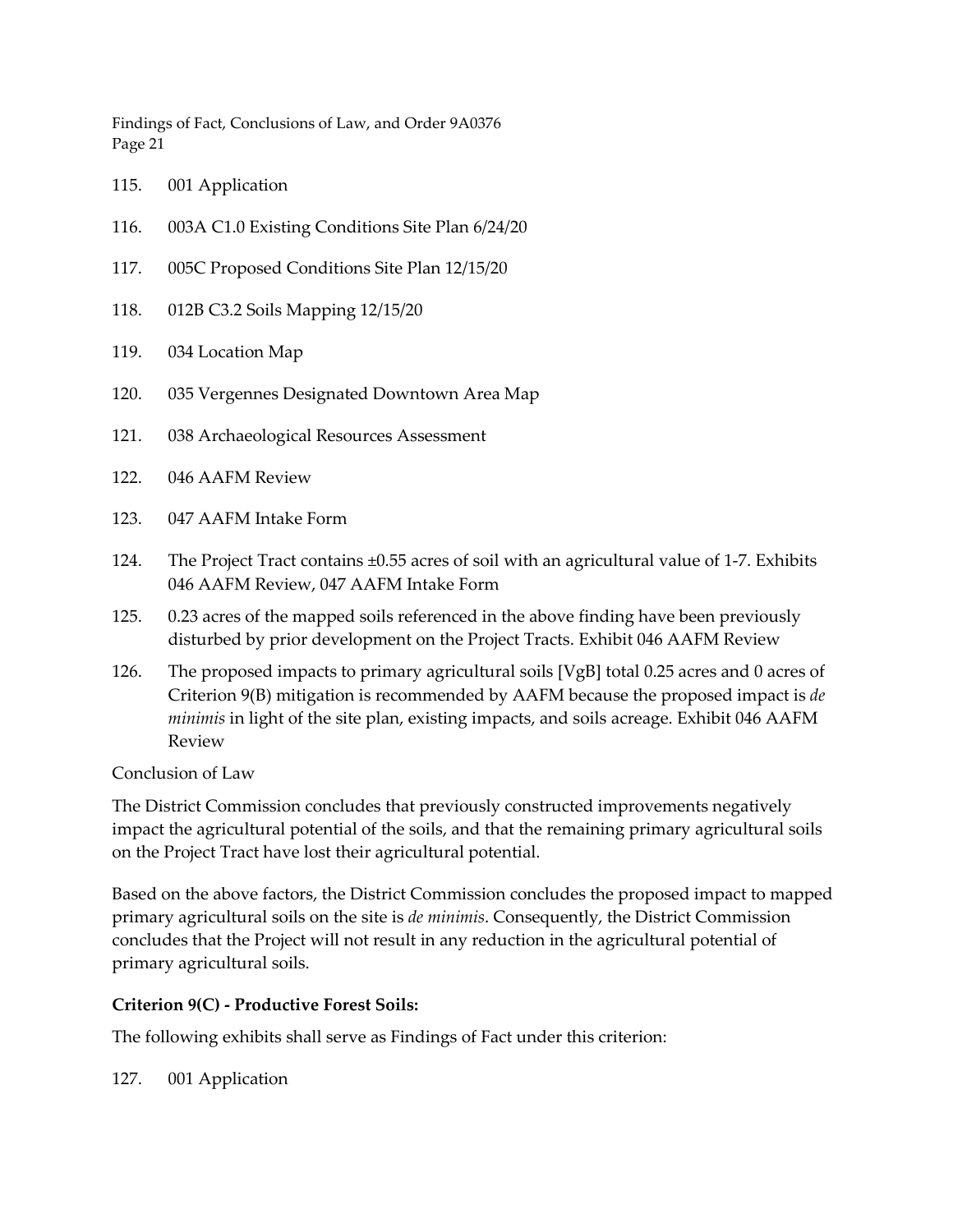128. 012B C3.2 Soils Mapping 12/15/20

129. 034 Location Map

- 130. 035 Vergennes Designated Downtown Area Map
- 131. 059 ANR Comments

# Conclusions of Law

No productive forest soils are located on the Project Tract because the property's soils have been developed and have no reasonable potential for commercial forestry. The Project Tract is not of a size and location to be capable of supporting or contributing to a commercial forestry operation.

The Commission concludes that there are no productive forest soils on the Project Tract. The Project complies with Criterion 9(C).

# **Criterion 9(F) - Energy Conservation:**

The following exhibits shall serve as Findings of Fact under this criterion:

- 132. 001 Application
- 133. 079 Applicant Response to Commission Supplemental Information Request

# Conclusions of Law

Criterion 9(F) requires the Applicant to show that the planning and design of the Project "reflect the principles of energy conservation, including reduction of greenhouse gas emissions from the use of energy, and incorporate the best available technology for efficient use or recovery of energy." 10 V.S.A  $\S$  6086(a)(9)(F). Criterion 9(F) requires the Applicant to "provide evidence that the subdivision or development complies with the applicable building energy standards under 30 V.S.A. §51 (e)(RBES Stretch Code) or 53 (CBES)."

The Applicant will construct and operate the Project in accordance with the Commercial Building Energy Standards issued by the Vermont Department of Public Service pursuant to 30 V.S.A. § 53 (CBES) and will follow the Natural Resources Board Criterion 9F Procedure effective at the time of construction. In addition, the Applicant will construct the building with design features that increase energy efficiency and reduce greenhouse gas emissions in exceedance of the standards required under the CBES. These features include improvements to exterior wall insulation, the installation of energy recovery units on most ventilation equipment, and the installation sensors on LED lighting fixtures throughout the building that will conserve energy.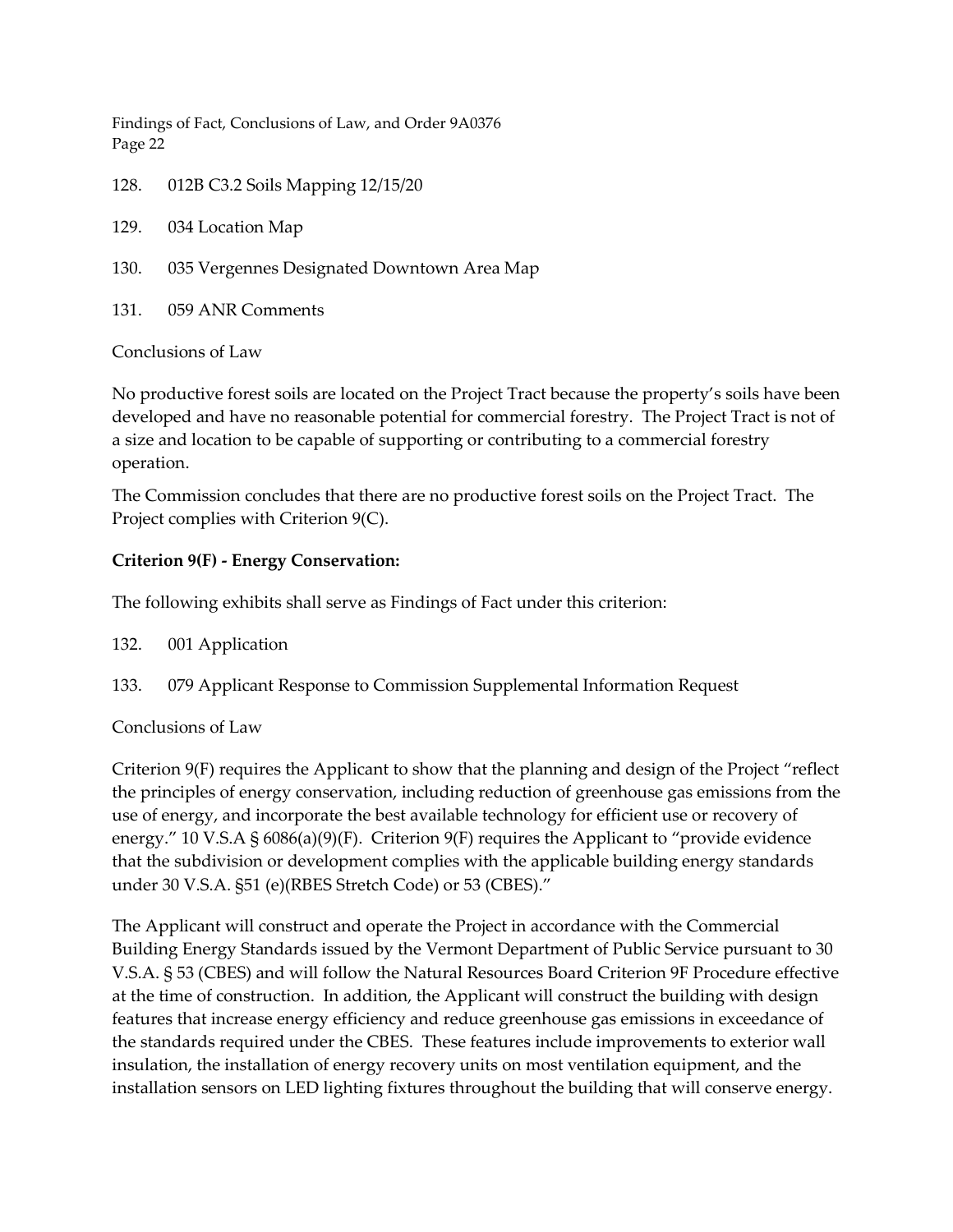Therefore, the Project complies with Criterion 9(F).

# **Criterion 9(K) – Development Affecting Public Investments:**

The following exhibits shall serve as Findings of Fact under this criterion:

| 134. | 001 Application |
|------|-----------------|
|      |                 |

- 135. 034 Location Map
- 136. 035 Vergennes Designated Downtown Area Map
- 137. 059 ANR Comments
- 138. The Project is adjacent to the Vergennes City Green. Exhibit 001 Application
- 139. The Project will not unreasonably or unnecessarily endanger the public or quasi-public investment in the facility, service, or lands because the park has ample capacity to host additional visitors. Exhibit 001 Application

# Conclusions of Law

Criterion 9(K) applies to projects that are adjacent to governmental and public utility facilities, services, or lands. With regard to such projects, the Applicant bears the burden of proving that the Project will not unnecessarily or unreasonably endanger the public or quasi-public investment in the facility, service, or lands, or materially jeopardize or interfere with the function, efficiency, or safety of, or the public's use or enjoyment of, or access to, the facility, service, or lands. 10 V.S.A § 6086(a)(9)(K).

The Commission finds that public lands such as the Vergennes City Green were established and intended to provide opportunities for public use and enjoyment by visitors and constituencies like the Project's current and future residents. The Commission concludes that the Project complies with Criterion 9(K).

# VI. SUMMARY CONCLUSION OF LAW

Based upon the foregoing Findings of Fact, the Commission concludes that the Project, if completed and maintained as represented in the application and other representations of the Applicant, and in accordance with the findings and conclusions and conditions of this decision, will comply with the applicable Act 250 criteria. 10 V.S.A § 6086b.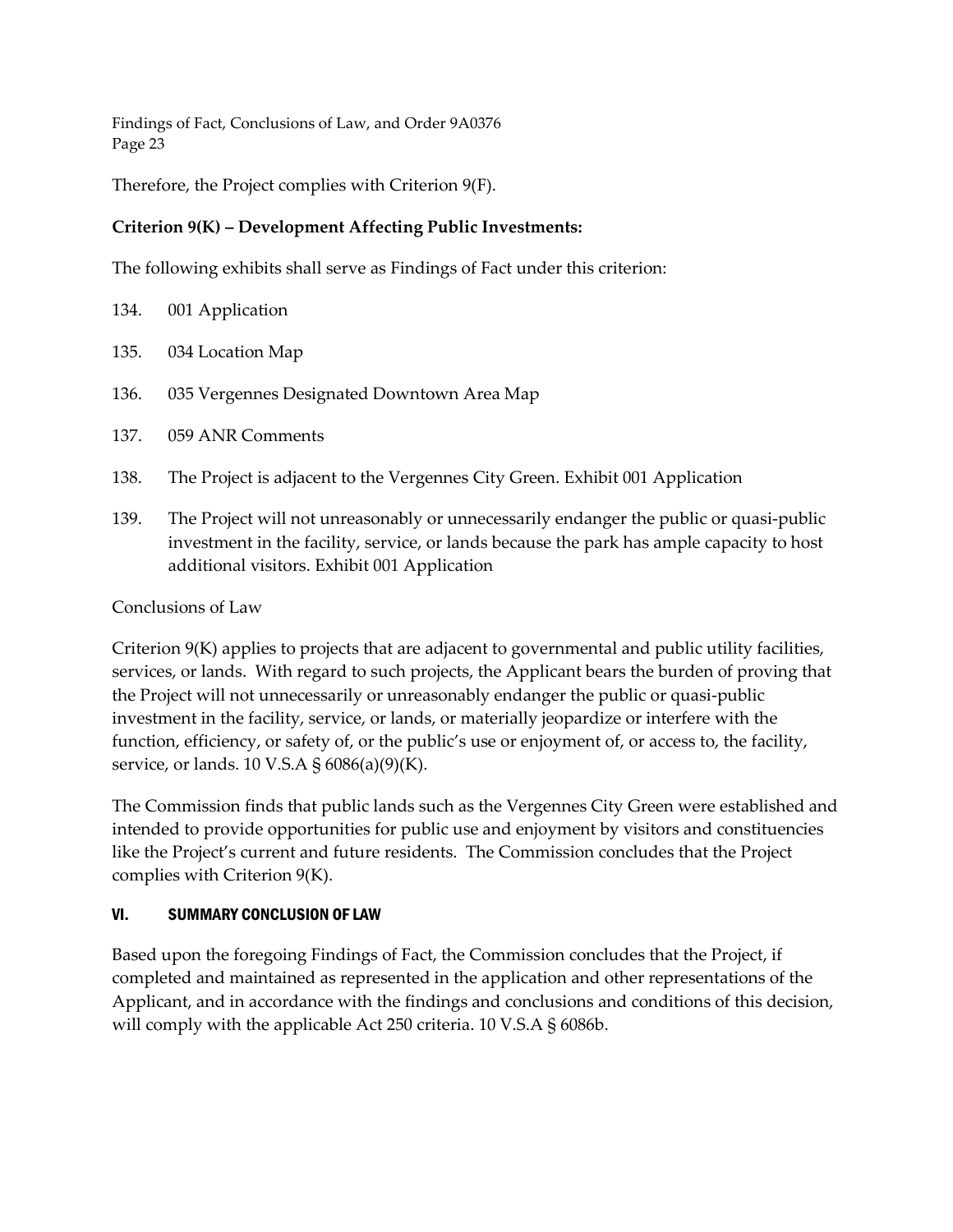# VII. ORDER

The Applicant and its assigns and successors in interest are obligated to complete, operate, and maintain the Project as approved by the District Commission in accordance with the following conditions.

- 1. The Applicant shall comply with the following Agency of Natural Resources permits:
	- Wastewater System and Potable Water Supply Permits WW-9-2788, issued on August 25, 2020. Exhibit 044 WW-9-2788
	- Authorization of Notice of Intent 8980-9020 under Construction General Permit 3-9020 issued on July 29, 2020, by the ANR Watershed Management Division. Exhibit 043 Stormwater CGP 3-9020
- 2. Any nonmaterial changes to the permits listed in the preceding condition shall be automatically incorporated herein upon issuance by the Agency of Natural Resources.
- 3. Construction hours shall be limited to Monday through Friday from 7:00 AM to 7:00 PM and Saturday from 8:00 AM to 5:00 PM, with no construction on Sundays and federal holidays.
- 4. Given the proximity of the Project to the Vergennes City Green, the Project operators are encouraged to coordinate construction activities with Vergennes City government, in order to be sensitive to, and avoid conflict with, any public events planned for the City Green and the nearby downtown area.
- 5. The building may have up to seventeen (17) floor drains located inside of the building in the Parking Area, North Mechanical Room, South Mechanical Room, Waste room, North Elevator Equipment Room South Elevator Equipment Room, Housekeeping/Maintenance Room, Electrical Room, Mechanical Room, Storage Room, North Resident Laundry, Country Kitchen (1), Staff Laundry, Tub Room, Commercial Kitchen, and Country Kitchen (2), which shall have trap seals and shall be piped into the City of Vergennes municipal sanitary sewer system. No additional floor drains may be installed without first obtaining a permit or submitting other necessary documentation, as required by the Vermont Department of Environmental Conservation. Exhibits 050 Cover Letter 8/26/20, 051 Cover Letter 9/10/20, 052 Basement Level Floor Plan, 053 Ground Level Floor Plan, 056 Level 2 Floor Plan, 054A Level 1 Floor Plan 9/11/20, and 056 Level 2 Floor Plan.
- 6. The Applicant shall comply with and ensure that the "Responses" in the October 30, 2020 Memorandum from D. Scott Newman on behalf of the Applicant to the Vermont Division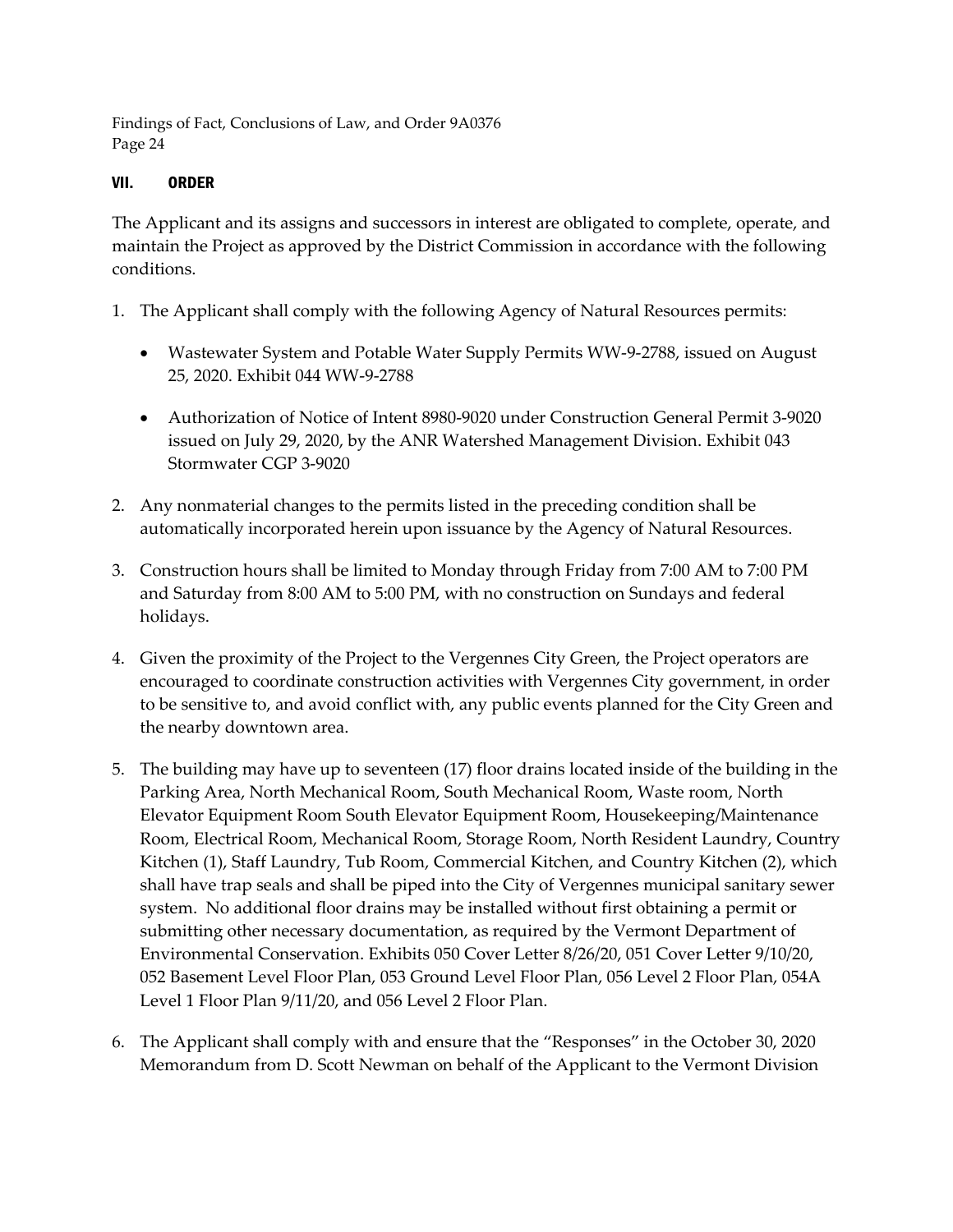for Historic Preservation are implemented and completed. Exhibit 070 Response Letter to VDHP

7. The Applicant shall construct and operate the Project in accordance with the Commercial Building Energy Standards issued by the Vermont Department of Public Service pursuant to 30 V.S.A. § 53 (CBES) and will follow the Natural Resources Board Criterion 9F Procedure effective at the time of construction.

Based upon the foregoing, Findings of Fact, Conclusions of Law, and Order 9A0376 is hereby issued.

DATED this 28<sup>th</sup> day of January 2021.

By /s/ Fred Baser Fred Baser, Chair District 9 Environmental Commission

Commissioners participating in this decision:

Allen Karnatz

Pennie Beach

Any party may file a motion to alter with the District Commission within 15 days from the date of this decision, pursuant to Act 250 Rule 31(A).

Any appeal of this decision must be filed with the Superior Court, Environmental Division within 30 days of the date the decision was issued, pursuant to 10 V.S.A. Chapter 220. The Notice of Appeal must comply with the Vermont Rules for Environmental Court Proceedings. The appellant must file with the Notice of Appeal the relevant entry fee required by 32 V.S.A. § 1431.

The appellant must also serve a copy of the Notice of Appeal on the Natural Resources Board, 10 Baldwin Street, Montpelier, VT 056 Level 2 Floor Plan33-3201, and on other parties in accordance with Rule 5(b)(4)(B) of the Vermont Rules for Environmental Court Proceedings.

Decisions on minor applications may be appealed only if a hearing was held by the district commission. Please note that there are certain limitations on the right to appeal, including appeals from Administrative Amendments and interlocutory appeals. See 10 V.S.A. § 8504(k), 3 V.S.A. § 815, and Vermont Rule of Appellate Procedure 5.

For additional information on filing appeals, see the Court's website at:

<http://www.vermontjudiciary.org/GTC/environmental/default.aspx> or call (802) 951-1740. The Court's mailing address is: Vermont Superior Court, Environmental Division, 32 Cherry Street, 2nd Floor, Suite 303, Burlington, VT 05401.